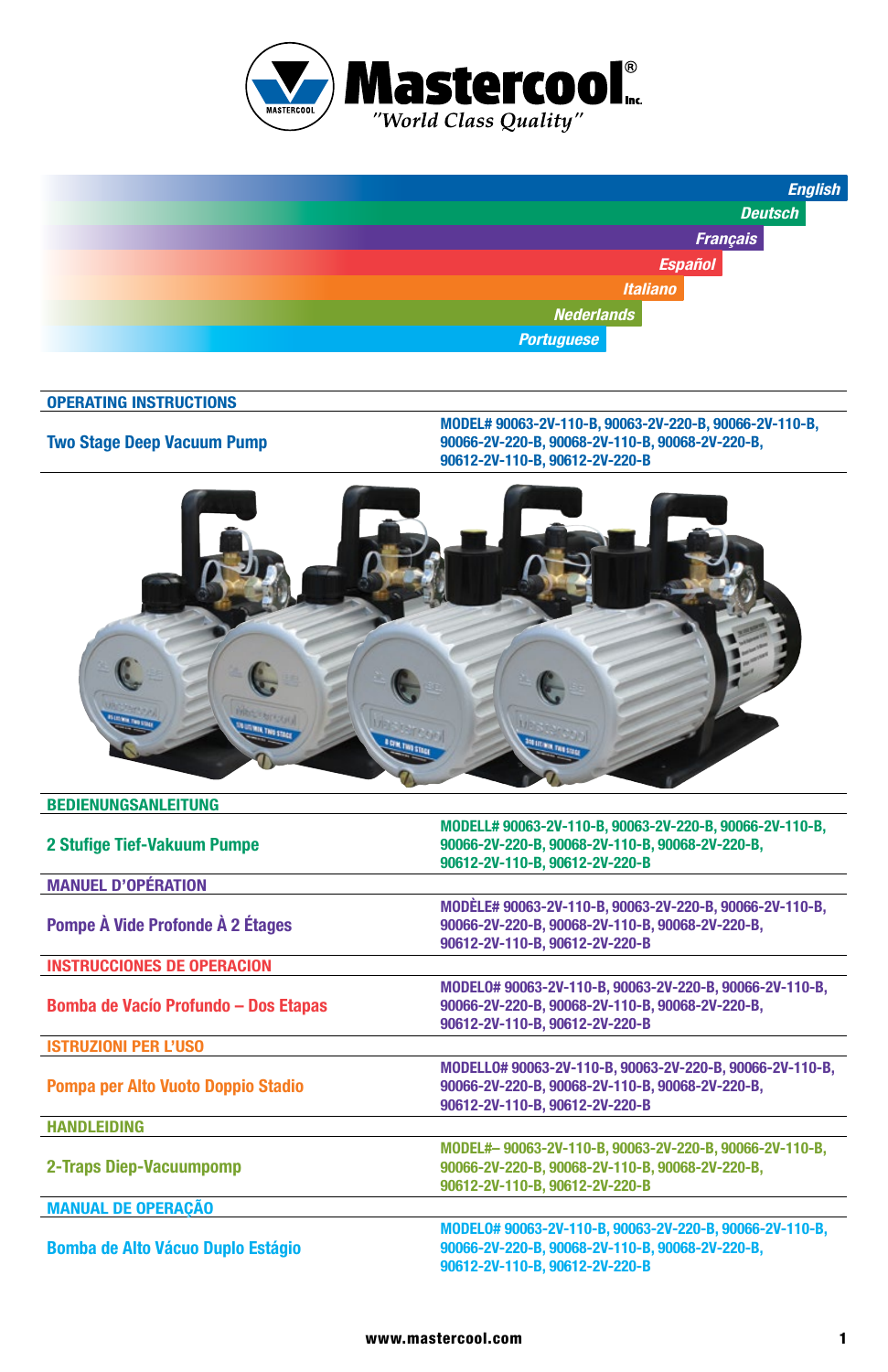In order to make the best use of your investment, familiarize yourself with the new features and operating instructions before starting pump. Routine care and maintenance of your vacuum pump will give you years of reliable service.



#### **FEATURES**

- A check valve is built into the suction line to prevent oil backup in case of power loss.
- A built-in device eliminates oil mist and an oil-gas separator at the air exhaust outlet and prevents oil contamination in the air exhaust.
- Specially designed for low temperature and low voltage conditions to guarantee normal starting in winter; ≥41˚F (≥5˚C) temperature and  $\pm 10\%$  rated voltage.
- Pump runs with extremely high ultimate vacuum and low noise.

EACH VACUUM PUMP HAS BEEN FACTORY TESTED FOR CFM AND MICRON PERFORMANCE.



**DO NOT ATTEMPT TO OPERATE WITHOUT USING OIL!!!**

**Use oil specifically refined for Deep Vacuum Pumps. Use of oil not refined for Deep Vacuum Pumps and/or operating with contaminated oil will void warranty.**

# $\mathbb{Z}$   $\mathbb{Z}$

#### **WARNING:**

- 1. Do not evacuate combustible, explosive or poisonous gases.
- 2. Do not evacuate gases that corrode metal or react chemically with pump oil.
- 3. The temperature of evacuated gas shall not exceed 176˚F (80˚C) and ambient temperature shall be 41 140˚F (5 60˚C) in order to perform at maximum capacity.
- 4. Do not operate without oil.

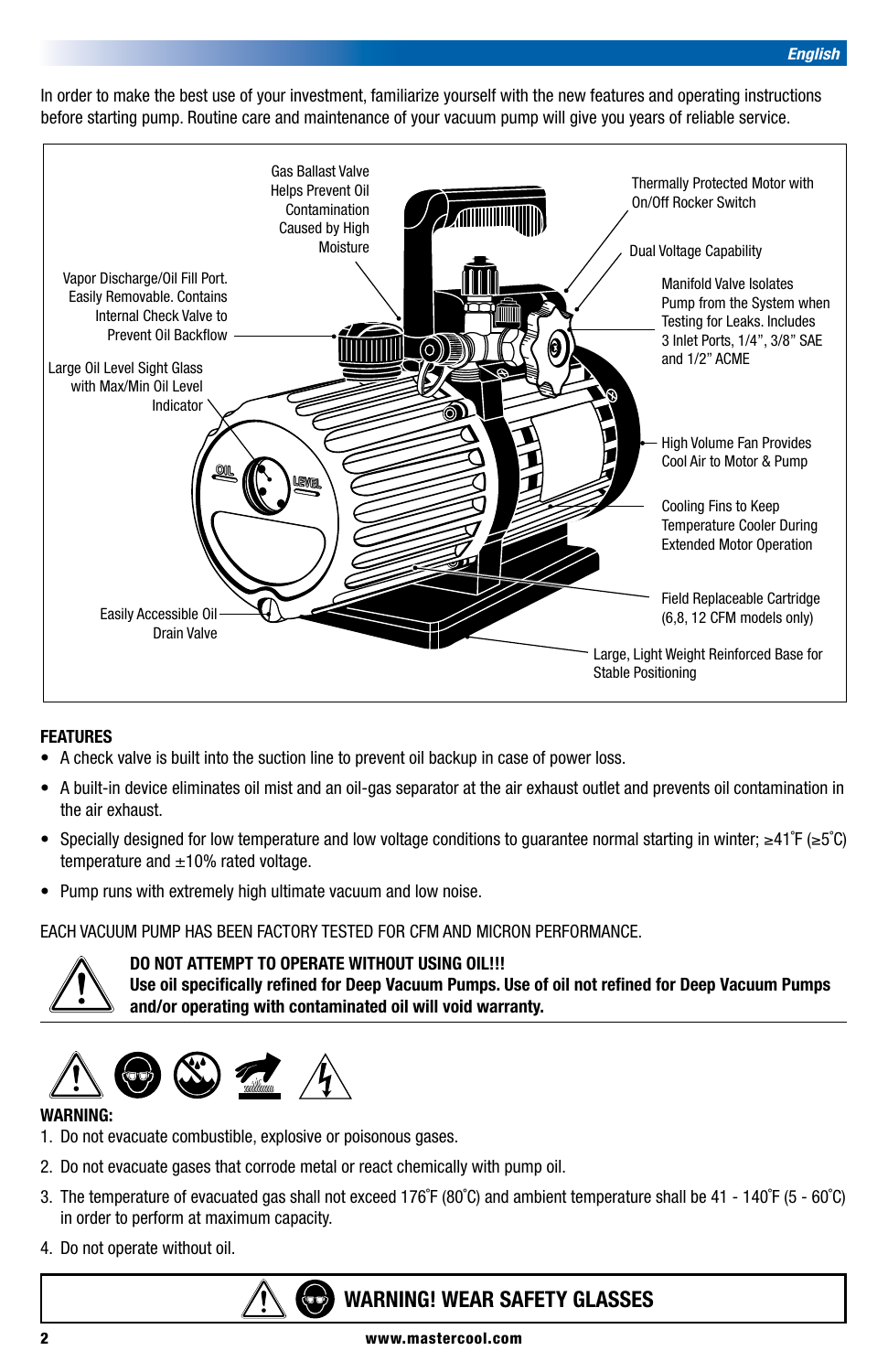- 5. Do not touch the machine's hot surface during operation.
- 6. Do not block air outlet.

#### **CAUTION:**

To reduce the danger of electric shock, keep the pump indoors and do not expose to rain.

#### **DANGER:**

- 1. With a grounding socket the operating voltage is rated  $\pm 10\%$ ; Receptacle shall be well grounded, or else electric shock may be caused. Should power cord or plug require repair or replacement, do not connect grounded wire to any flat adapter connector. If its surface is green, with or without yellow stripe, the insulation wire is grounding wire. If you cannot fully understand grounding instructions and have doubt whether correct grounding is made, check with a professional electrician or service man. Do not change the structure of attached adapter connector.
- 2. When pulling out power plug, make sure to pull the plug rather than the wire.
- 3. Do not place heavy matter on power wire or let power wire be squeezed.
- 4. Do not use broken plug or socket.
- 5. Do not pull out power plug with wet hand.
- 6. Do not pull out, insert power plug or turn on power switch where flammable gases may be present.

#### **1. OIL FILL**

This vacuum pump has been tested at the factory and shipped with only trace amounts of oil.

OIL MUST BE ADDED BEFORE OPERATING! Failure to add oil will damage cartridge and void warranty!

- Make sure the oil drain valve located below the front casing is closed before attempting to add oil.
- Remove the large oil fill plug from the top of pump and insert the oil bottle into the fill port.
- Slowly add oil until oil level rises to the top of the Oil Level Line. Do not overfill with oil!
- Replace oil fill port.

#### OIL CAPACITY:

| 3 CFM            | 6 CFM           | 8 CFM           | 12 CFM          |
|------------------|-----------------|-----------------|-----------------|
| 8.5 oz. (250 ml) | 15 oz. (440 ml) | 19 oz. (570 ml) | 18 oz. (536 ml) |

#### **2. CHECKING OIL LEVEL**

- Open the gas ballast valve (small brass fitting located next to the handle) one turn.
- Start pump and run with intake port capped for about two minutes. Observe the oil level with the pump running. The oil level in the sight glass should be even with the level line.
- If the level is low, open the intake port and run pump for 15 seconds, stop pump and observe oil level again. Add a small amount of oil as needed.

#### **3. GAS BALLAST VALVE**

The gas ballast valve must be opened 1/4 turn for the first part of the evacuation procedure. This will help to eliminate moisture and extend the life of the vacuum pump. After about two minutes close the valve and continue the evacuation procedure to reach ultimate vacuum. Failure to close the valve completely during the final evacuation will result in high vacuum reading.

During the first stages of evacuation, vapors are highly concentrated. Unfortunately, some vapors will condense into a liquid and mix with the oil, thus reducing the oil's ability to produce a deep vacuum. The **GAS BALLAST VALVE** emits a controlled amount of dry air into the pump during compression to minimize this effect and keep oil relatively clean during the first part of the evacuation.

Periodically remove the Gas Ballast Valve Needle and clean or replace the O-ring. Clean mating surfaces and lightly coat with vacuum pump oil before securely re-tightening.

#### **4. CHANGING OIL**

In order to reach the deep vacuum required, your vacuum pump needs clean, moisture-free oil during evacuation. Dirty oil becomes a mixture of corrosive acids and water that effects the pump's ability to pull a deep vacuum. Left sitting in the pump, this sludge will rust and erode internal surfaces shortening the pump's life.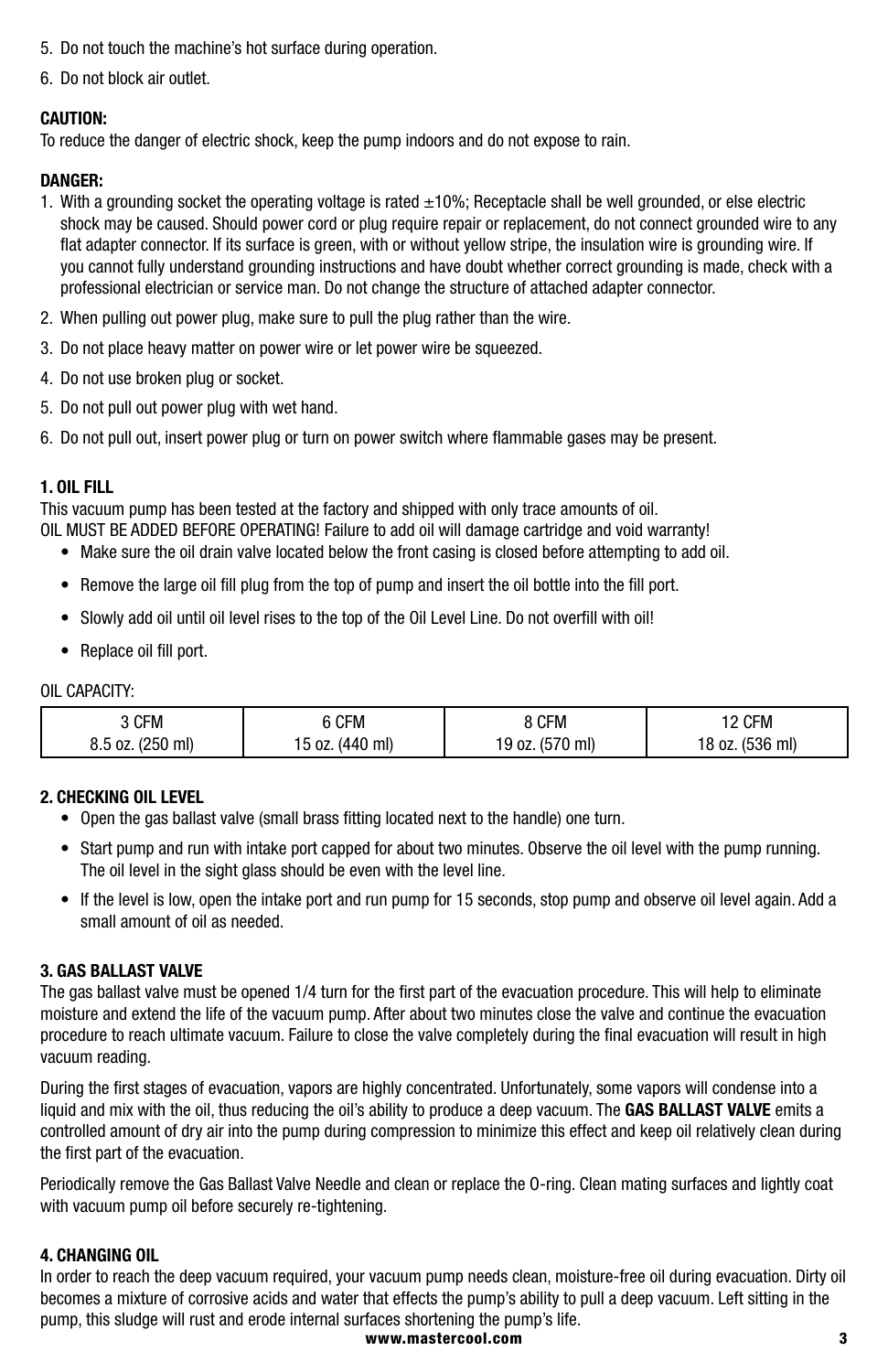Care should be taken to avoid contact of oil with skin or eyes. OIL MAY BE HOT! Used oil should be properly disposed of in a leak-proof corrosive-resistant container according to local regulations.

- After every evacuation, while the pump is warm and oil is thin, take a small sample of oil from the drain port.
- If the oil is contaminated, drain the oil by placing the pump on a level surface and opening the oil drain valve. Catch the waste oil in a container and properly dispose of it.
- If the pump has been sitting for more than one month, the oil is considered contaminated regardless of appearance and should be changed as outlined above.
- To add oil, close drain, remove the oil fill cap and fill to the Oil Level Line with fresh oil.

#### **5. INTAKE CONNECTIONS**

Replace all caps and finger-tighten. Do not use caps with damaged or missing O-rings and always store vacuum pump with capped ports to prevent dirt and moisture contamination.

#### **6. PUMP MOTOR**

The PUMP and OIL must be above 30˚F (-1˚C). The line voltage must be equal to the rating on the motor nameplate  $\pm 10$ %. Normal operating temperature is approximately 160°F (71°C), which is HOT to the touch! Line voltage and ambient temperature will affect the normal operating temperature. Your vacuum pump is designed for continuous duty and will run for extended periods without overheating. The motor has an automatic resetting overload protection feature. If the motor will not restart the pump after shut-off, it may have opened the thermal protection. Disconnect the pump from the system, wait about 15 minutes for the motor to cool down and then try again.

#### **RETURNING A PUMP**

Please fax a request for a return authorization number to 973-252-2455. This applies to both warranty and non-warranty service!

Pumps returned for service without a return authorization number will not be accepted. In your fax, include your NAME, ADDRESS and PHONE NUMBER along with a detailed explanation of the problem. We will contact you (i.e. your phone number) to discuss your problem and determine if you have to return your pump. If you have to return your pump, we will issue you an RMA #. Then, please follow the instructions below.

- Drain oil, cap all ports and place tape over the exhaust cap. If you fail to do this, your pump will not be accepted and it will be returned!!!
- Use the original shipping box and inserts if available. Shipping damages are impossible to claim on used machinery.

#### **LIMITED WARRANTY INFORMATION**

The Vacuum Pumps are warranted against defects in material and workmanship for a period of one year. This warranty does not cover failure due to abuse, improper usage, or progressive wear and tear. Warranty becomes valid to the original owner and is effective on the purchase date. WARRANTY SERVICE IS PROVIDED THROUGH THE FACTORY ONLY. Please contact the service department toll free (1-888-825-6989) for parts, service concerns, or to obtain a return authorization number for warranty repair.

**WARNING:** This product can expose you to chemicals including lead and Di (2-ethylhexyl) phthalate, which are known to the State of California to cause cancer and birth defects or other reproductive harm. For more information go to www.P65Warnings.ca.gov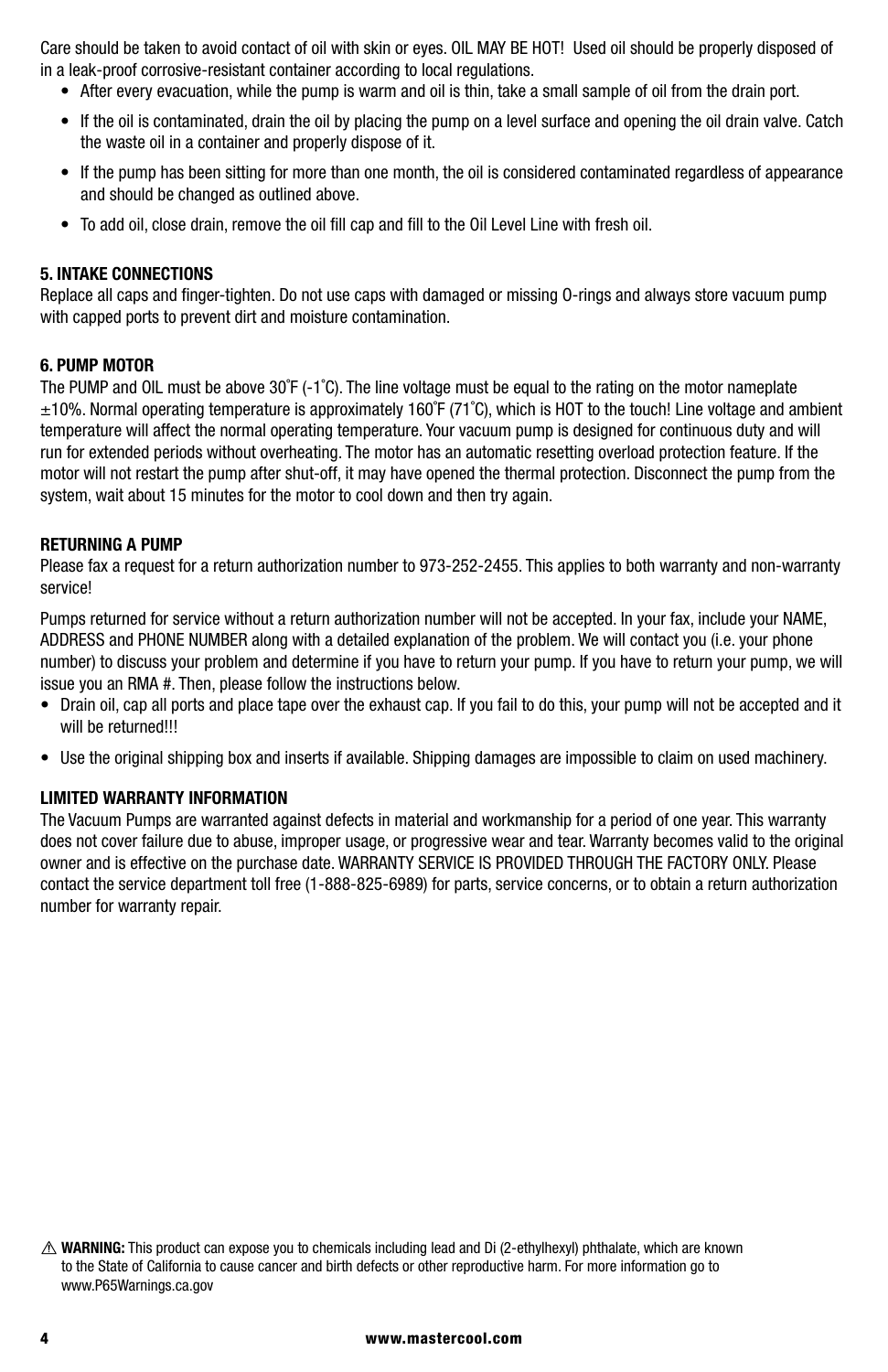Bevor Sie die Pumpe starten, lesen Sie die Betriebsanweisung und machen Sie sich mit der Pumpe vertraut. Regelmäßige Pflege und Wartung garantiert eine lange Lebensdauer der Vakuum Pumpe.



#### **EIGENSCHAFTEN:**

- Rückflussicherung. Luftdurchzug verhindert dass das Öl im System gezogen wird.
- Ein Ölnebelabscheider im Luftabgas entfernt den Öldunst.
- Entworfen für niedrige Temperatur- und Spannungskonditionen. Im Winter ist normales Starten gewährleistet; ≥41˚F  $(\geq 5^{\circ}C)$  und  $\pm 10\%$  Spannungswert.
- Die Pumpe arbeitet bei sehr hohem endgültigem Vakuum und niedrigem Ton.

JEDE VAKUUMPUMPE WURDE IM WERK DURCHAUS FÜR CFM UND MIKRON LEISTUNG GETESTET.



**NICHT OHNE ÖL BENUTZEN!!! WICHTIG! : Benutzen Sie spezifisches feines Raffinerieöl für Vakuum Pumpen. Benutzung von nicht raffinierten Ölen oder kontaminiertes Öl macht Garantie ungültig!**



#### **WARNUNG:**

- 1. Entleeren Sie keine brennbare, explosive und giftige Gase.
- 2. Entleeren Sie keine Gase die das Metal verrosten oder mit dem Pumpenöl in Chemische Reaktionen geraten können.
- 3. Die Entleerte Gastemperatur darf nicht über 80°C sein und die Umgebungstemperatur muss 5°C bis 60°C sein um bei maximaler Kapazität zu arbeiten.
- 4. Setzen Sie die Pumpe ohne Öl nicht in Betrieb.
- 5. Berühren Sie die heissen Fläche nicht, während die Pumpe in Betrieb ist.



# **WARNUNG! SCHUTZBRILLE TRAGEN**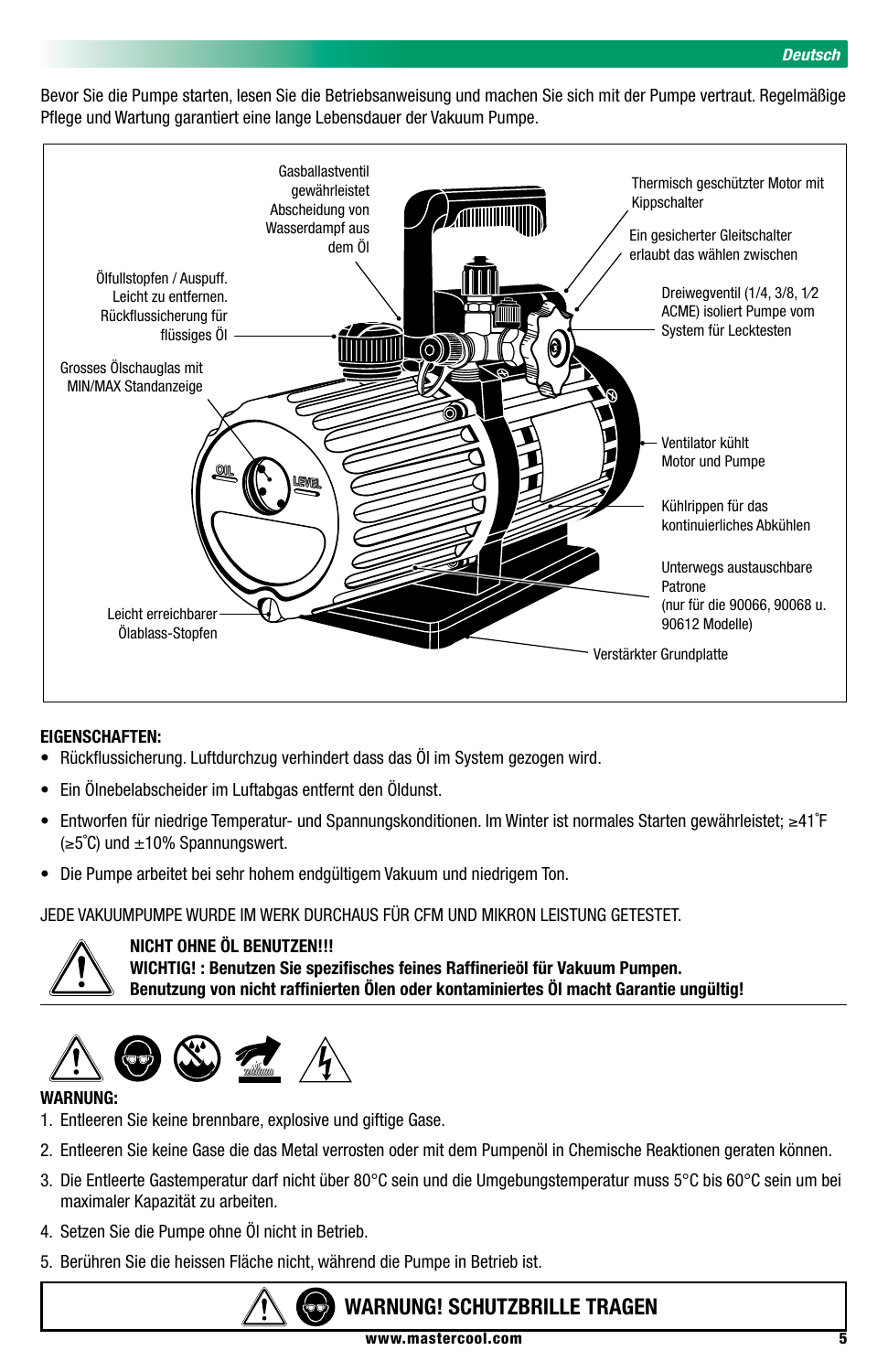6. Luftausgang freilassen.

#### **ACHTUNG:**

Um die Gefahr für elektrischen Schock zu vermeiden, die Pumpe in einem Raum aufstellen und verhindern dass das Gerät mit Regenwasser in Berührung kommt.

#### **GEFAHR:**

- 1. Die Betriebsspannung des Erdsockels beträgt ±10%. Die Befestigung sollte gründlich geerdet werden, ansonsten könnte es zum elektrischen Schock kommen. Wenn der elektrischen Kabel oder der Stecker gewartet oder erneuert werden soll, verbinden Sie den Kabel nicht mit irgendeinen Adapterverbindung. Falls die Farbe grün sein sollte (mit oder ohne gelben Band), ist die Isolierungskabel, das Erdungskabel. Falls Sie die Erdungshinweise nicht richtig verstehen können, ziehen Sie einen professionellen Elektriker oder Wartungsangestellten zu Rate. Verändern Sie auf keinem Fall die Verbindungsstruktur vom anhänglichen Adapter.
- 2. Achten Sie beim Ziehen darauf, dass Sie nicht anstelle des Steckers am Kabel ziehen.
- 3. Stellen Sie keine schweren Gegenstände auf den elektrischen Kabel und achten Sie darauf, dass der Kabel nicht zerquetscht wird.
- 4. Verwenden Sie keine defekten Stecker und Sockel.
- 5. Ziehen Sie mit nassen Händen nicht am Stecker.
- 6. Wenn sich brennbare Gase befinden, benutzen Sie den elektrischen Kabel nicht oder schalten Sie nicht ein.

#### **1. ÖLFÜLLUNG**

Diese Vakuumpumpe wurde in der Fabrik bereits getestet und mit nur einer kleinen Menge Öl geliefert. ÖL MUSS VOR PUMPENBETRIEB NACHGEFÜLLT WERDEN! Unterlassung von Ölnachfüllung beschädigt die Ölkartusche, und dabei wird die Garantie ungültig!

- Vergewissern Sie sich, dass die Ölablass-Schraube, unter dem Frontgehäuse vor der Ölnachfüllung dicht ist.
- Wenn Sie eine Verunreinigung feststellen, soll das Öl abgelassen werden. Die Pumpe muß dazu auf eine waagerechten Fläche stehen. Das Ablassventil Öffnen. Das Öl in einem Container auffangen und wegräumen.
- Wenn die Pumpe einen Monat lang nicht aktiv war, wird das Öl unabhängig vom Aussehen und Zustand als unrein gewertet und muss ausgewechselt werden.
- Ersetzen Sie die Auspuffbefestigung.

#### ÖLKAPAZITÄT:

| CFM              | 6 CFM           | <b>CFM</b>      | 12 CFM          |
|------------------|-----------------|-----------------|-----------------|
| 8.5 oz. (250 ml) | 15 oz. (440 ml) | 19 oz. (570 ml) | 18 oz. (536 ml) |

#### **2. ÖLSTAND PRÜFEN**

- Gas-Ballastventil mit einer Umdrehung öffnen (kleine Messingschraube neben dem Handgriff). Das Ventil nicht abnehmen! (Nur bei 2 stufigen Pumpen)
- Pumpe starten und ungefähr 2 Minuten mit bedecktem Einlassventil drehen lassen, während dessen den Ölstand durch das Sichtglas beobachten. Der Ölstand muss sich auf der Ölstandlinie befinden.
- Bei niedrigen Ölstand den Einlassanschluss 15 Sekunden laufen lassen und nochmals den Ölstand beobachten. Etwas Öl nach Bedarf nachfüllen.

#### **3. GASBALLASTVENTIL**

Das Gas-Ballastventil muss von 1/4 bis einer völligen Umdrehung für den ersten Evakuierungsvorgang geöffnet sein. Ventil nach ungefähr 2 Minuten schließen und weiter evakuieren um ein maximales Vakuum zu erreichen. Schließunterlassung während der Evakuierung könnte eine geringe Vakuumpumpenleistung ergeben.

Während der ersten Evakuierungsetappe sind die Dämpfe höchstkonzentriert. Verschiedene Dämpfe werden flüssig und mischen sich mit Öl, daher vermindern sie die Ölfähigkeit genügendes Vakuum zu erzeugen. Das GASBALLASTVENTIL presst unter Druck eine kontrollierte Menge trockene Luft in die Pumpe. Das hilft die Mischung während der ersten Evakuierungsetappe so rein wie möglich zu halten. Regelmäßig Gasballastventilnadel herausnehmen und O-Ring reinigen oder ersetzen. Oberflächen Verbindungsstücke reinigen, leicht mit Vakuumpumpenöl beschichten, dann wieder alle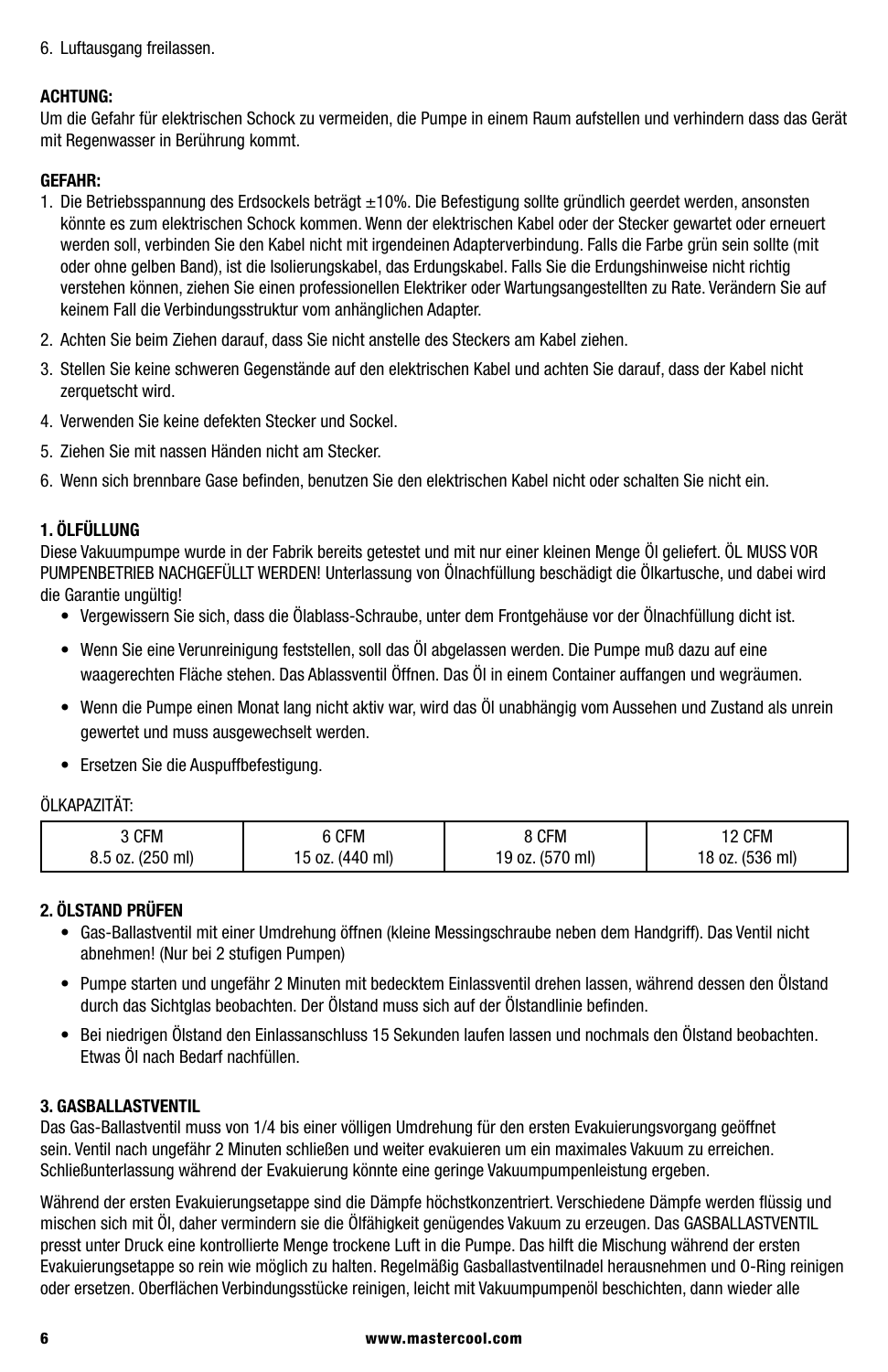schließen.

#### **4. ÖLWECHSEL**

Um das erforderliche Vakuum zu erreichen, braucht die Vakuumpumpe reines, feuchtfreies Öl während des Evakuierens. Schmutziges Öl erzeugt eine Mischung aggressiver Säuren und Wasser, welche die Fähigkeit der Pumpen ein optimales Vakuum zu erhalten, beeinträchtigt. Dieser am Pumpenboden bleibende Satz rostet und frisst die inneren Oberflächen ab und kürzt das Pumpenleben.

Schützen Sie Ihre Augen und Haut vor Öl. DAS ÖL KÖNNTE HEISS SEIN! Benutztes schmutziges Öl sollte in einem korrosionsbeständigen Behälter nach gesetzlichen Vorschriften entsorgt Werden.

- Nach jeder Evakuierung, während das Öl noch warm und dünn ist, zur Kontrolle eine kleine Ölprobe entnehmen.
- Wenn Sie eine Verunreinigung feststellen, soll das Öl abgelassen werden. Die Pumpe muß dazu auf eine waagerechten Fläche stehen. Das Ablassventil Öffnen. Das Öl in einem Container auffangen und wegräumen.
- Wenn die Pumpe einen Monat lang nicht aktiv war, wird das Öl unabhängig vom Aussehen und Zustand als unrein gewertet und muss ausgewechselt werden.
- Um Öl nachzufüllen, Ölnachfüllkappe abnehmen und mit reinem Öl bis zur Ölstandslinie füllen.

#### **5. EINLASS ANSCHLUSS**

Alle Schnellverschlusskappen nur mit der Hand zudrehen. Benutzen Sie keine beschädigten Kappen oder mit fehlenden O-Ringen. Immer Vakuumpumpenöffnungen gekappt einlagern, zum Schutz gegen Schmutz und Feuchtigkeit.

#### **6. PUMPEN MOTOR**

Die Pumpe und das Öl muss sich jederzeit über 30˚F (-1˚C) befinden. Die Stromanschlussspannung muss dieselbe sein, wie diejenige, welche auf die Motorplatte angegeben ist ±10%. Die normale Funktionstemperatur liegt bei ungefähr 160˚F (71˚C), das heißt: heiß beim Berühren! Stromanschluss und Umgebungstemperatur beeinflussen die normale Funktionstemperatur. Ihre Vakuumpumpe ist für kontinuierlichen Gebrauch hergestellt und läuft auch über längere Zeiträume ohne Überhitzung. Der Motor besitzt automatische Wiedereinstellung- und Überladungsschutzvorrichtung. Sollte der Motor nach Ausschaltung nicht wieder starten, dann könnte sich die thermale Schutzvorrichtung geöffnet haben. Die Pumpe vom System auskuppeln, Motor 15 Minuten abkühlen lassen und nochmals probieren.

#### **PUMPENZURÜCKSENDUNG**

Bitte per Fax an +323 7774062 eine Rücksendungsgenehmigungsnummer beantragen. Dieses gilt für Rücksendungen mit und ohne Garantie. Zur Reparatur zurückgesandte Pumpen ohne Genehmigungsnummer werden nicht angenommen.

In Ihrem Fax bitte Ihren Namen, Adresse, und Telefonnummer mit deutlicher Erklärung des Problems angeben. Wir werden mit Ihnen Kontakt aufnehmen und entscheiden, ob die Pumpe zu uns zurückgeschickt werden soll. Wenn die Pumpe zurück muss, erteilen wir Ihnen eine RMA Nummer. In dem Fall bitte folgende Anweisungen beachten.

- Öl ablassen, Öffnungen kappen, Ausblasanschluss (am Ende des Pumpengriffs.) mit Klebstreifen bedecken. Unvorbereitete Pumpen werden nicht angenommen und zurückge schickt.
- Originalverpackung benutzen und wenn möglich mit Einlagen. Es ist unmöglich Schadener satz für gebrauchte Geräte zu erhalten.

#### **BESCHRÄNKTE GARANTIE INFORMATION**

Vakuumpumpen von Mastercool haben ein Jahr Garantie auf Material und Verarbeitung. Die Garantie erlischt bei Veränderung des Gerätes, unbefügter oder falscher Benutzung oder progressive Abnutzung. Die Garantie gilt ab Verkaufsdatum für den Erstkäufer.

DER GARANTIE-SERVICE WIRD AUSSCHLIESSLICH VOM WERK DURCHGEFÜHRT Bitte rufen Sie unsere "Service-Abteilung an, um eine Rücksendungsnummer für die Reparatur unter Garantie zu erhalten.

**WARNUNG:** Dieses Produkt kann Ihnen Chemikalien einschließlich Blei und Di (2-ethylhexyl) phthalat aussetzen, die dem Staat Kalifornien bekannt sind, um Krebs und Geburtsfehler oder andere Fortpflanzungsschäden zu verursachen. Weitere Informationen finden Sie unter www.P65Warnings.ca.gov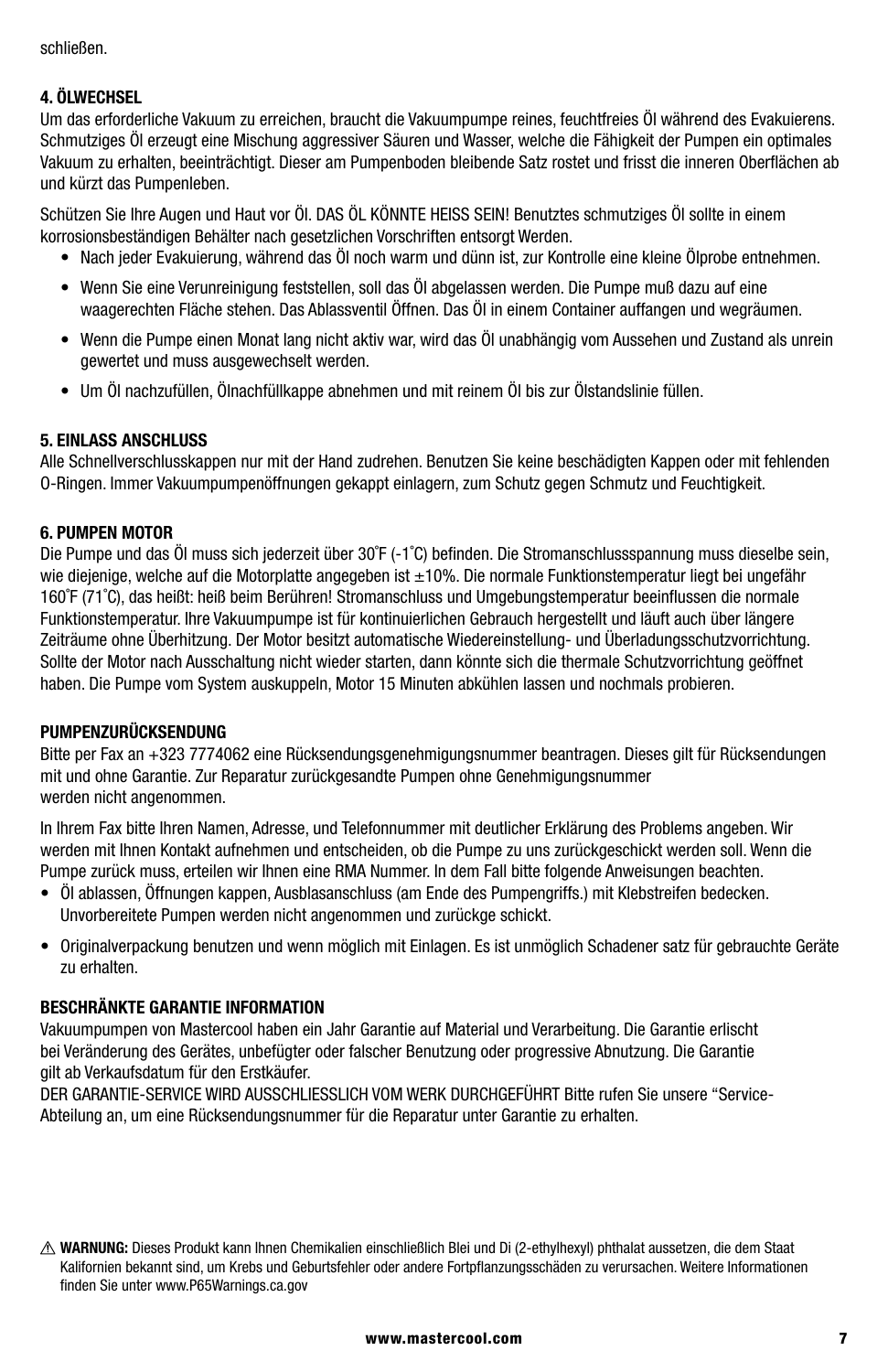Afin de tirer le meilleur profit de votre investissement, familiarisez vous avec les caractéristiques et la mise en service avant de faire fonctionner la pompe. Un entretien soigneux et régulier permettra à la pompe de vous offrir un bon service et pendant longtemps.



#### **CARACTÉRISTIQUES**

- Anti-retour d'huile ; Suite à un arrêt imprévu de la pompe, l'huile ne sera pas aspiré dans le système par la sous pression.
- Une prévision interne élimine la vapeur d'huile et un séparateur d'huile se charge de la contamination d'huile dans l'échappement.
- Etudié pour le démarrage sous basse température pour usage pendant l'hiver ; ≥41˚F (≥5˚C) et fluctuations de voltages  $de \pm 10%$ .
- La pompe obtient un vide très poussé et produit peu de bruit.

ECHACUNE, DES POMPES À VIDE, SUBIT UN EXAMEN D'USINE DE PERFORMANCE MESURÉE EN MICRONS.



#### **NE PAS METTRE EN MARCHE SANS HUILE!!!**

**Utilisez de l'huile spécifiquement raffinée pour pompes à vide. L'utilisation d'huile contaminée ou non raffinée ou pas spécifiquement prévue pour pompes à vide mettra fin à la garantie.**



#### **ATTENTION:**

- 1. Ne pas évacuer des gaz combustibles, explosifs ou toxiques.
- 2. Ne pas évacuer des gaz qui corrodent le métal ou qui réagissent chimiquement avec l' huile.
- 3. La température du gaz évacué ne doit excéder les 80°C et la température ambiante devra être comprise entre les 5°C et 60°C afin d'effectuer à la capacité maximale.
- 4. Ne pas laisser tourner à vide (sans huile).

## **CAUTION! PORTER LUNETTES DE PROTECTION**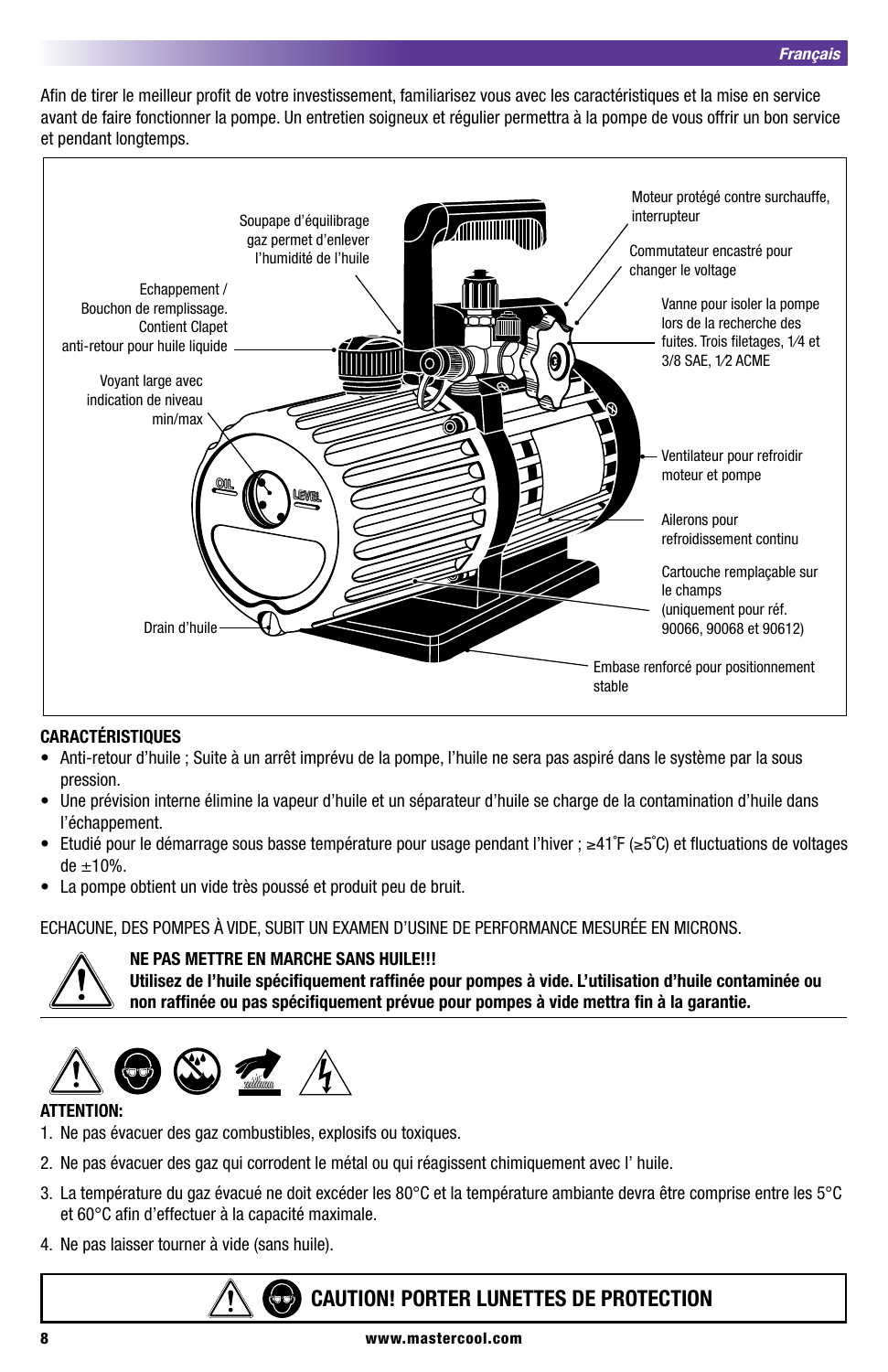- 5. Ne pas toucher les surfaces chaudes pendant l'opération.
- 6. Ne pas bloquer l'échappement d'air.

#### **PRUDENCE:**

Pour éviter des chocs électriques, ne pas opérer sous la pluie.

#### **DANGER:**

- 1. La prise de courant doit être mise à terre, pour éviter des chocs. Ne pas réparer le câble ou la fiche. Ne pas connecter à une fiche ou prise sans mise à terre. Si sa surface est verte, avec ou sans filet jaune, le fil isolant est la terre. En cas de doute contacter un électricien. Ne pas intervenir sur la fiche.
- 2. Pour déconnecter le fiche, tirer sur la fiche et non sur le câble.
- 3. Ne pas poser des objets lourds sur le câble ou le pincer.
- 4. Ne pas utiliser une prise ou une fiche endommagée.
- 5. Ne pas déconnecter avec une main mouillée.
- 6. Ne pas connecter ou déconnecter en présence de gaz inflammables

#### **1. REMPLISSAGE D'HUILE**

La pompe à vide à été examinée à l'usine et expédiée avec peu d'huile. DE L'HUILE DOIT-ÊTRE AJOUTEE AVANT D'UTILISER LA POMPE! Vous endommagerez la pompe, si vous n'ajoutez pas de l'huile et cela annulera la garantie!

- Vérifiez, que le bouchon de vidange d'huile soit bien fermé avant d'ajouter de l'huile.
- Enlevez le bouchon en caoutchouc du dessus de la pompe. N'EMPLOYEZ PAS LORS DU FONCTIONNEMENT. Dévissez la vanne d'échappement.
- Ajoutez doucement de l'huile jusqu'au niveau indiqué. Ne pas créer un trop plein.
- Remplacez la vanne d'échappement.

#### CAPACITÉ D'HUILE:

| 3 CFM            | 6 CFM           | 8 CFM           | 12 CFM          |
|------------------|-----------------|-----------------|-----------------|
| 8.5 oz. (250 ml) | 15 oz. (440 ml) | 19 oz. (570 ml) | 18 oz. (536 ml) |

#### **2. VÉRIFIER LE NIVEAU D'HUILE**

- Ouvrez d'un tour la soupape de ballastage, (petite vis en laiton située près de la poignée). Ne l'ôtez pas!
- Faites fonctionner la pompe avec la prise d'aspiration fermée par un capuchon pendant environ deux minutes. Observez le niveau d'huile pendant le fonctionnement de la pompe. Le niveau d'huile doit-être aligné avec la ligne du niveau recommandé visible par le voyant.
- Si le niveau est bas, ouvrez l'aspiration et faites tourner la pompe pendant 15 sec ondes, arrêtez la pompe et observez encore une fois le niveau d'huile. Si nécessaire rajoutez une petite quantité d'huile.

#### **3. SOUPAPE DE BALLASTAGE**

Lors de la première partie de l'opération d'évacuation, la vanne de ballastage doit se trouver en position ouverte, entre 1/4 de tour et complètement ouverte. Après à peu près deux minutes fermez la vanne et continuez le procédé d'évacuation jusqu'à l'obtention du vide maximal. Ne pas fermer la soupape lors de l'évacuation provoquera une performance pauvre en vacuum.

Au cours des premiers stades de l'évacuation, les vapeurs sont très concentrées. Malheureusement certaines vapeurs seront condensées en liquide et se mélangeront à l'huile. Et ainsi elles ne permettront pas à l'huile de produire un vide conséquent. La soupape de ballastage émet une quantité contrôlée d'air sec à la pompe pendant la compression, pour minimiser cet effet et ainsi conserver l'huile relativement propre au cours de la première partie de la mise à vide. Otez de temps en temps l'aiguille à l'intérieur de la soupape et nettoyez ou remplacez le joint torique. Nettoyez les surfaces d'accouplement et passez une légère couche d'huile de pompe à vide avant de resserrer.

#### **4. CHANGEMENT D'HUILE**

Afin d'obtenir la mise sous vide requise, votre pompe à vide nécessite de l'huile propre et sans humidité. L'huile souillée devient un mélange d'acide corrosif et d'eau, ce qui empêche la pompe d'opérer un tirage à vide important. Le dépôt de résidu rouillera et érodera les surfaces intérieures, et de ce fait raccourcit la vie de la pompe.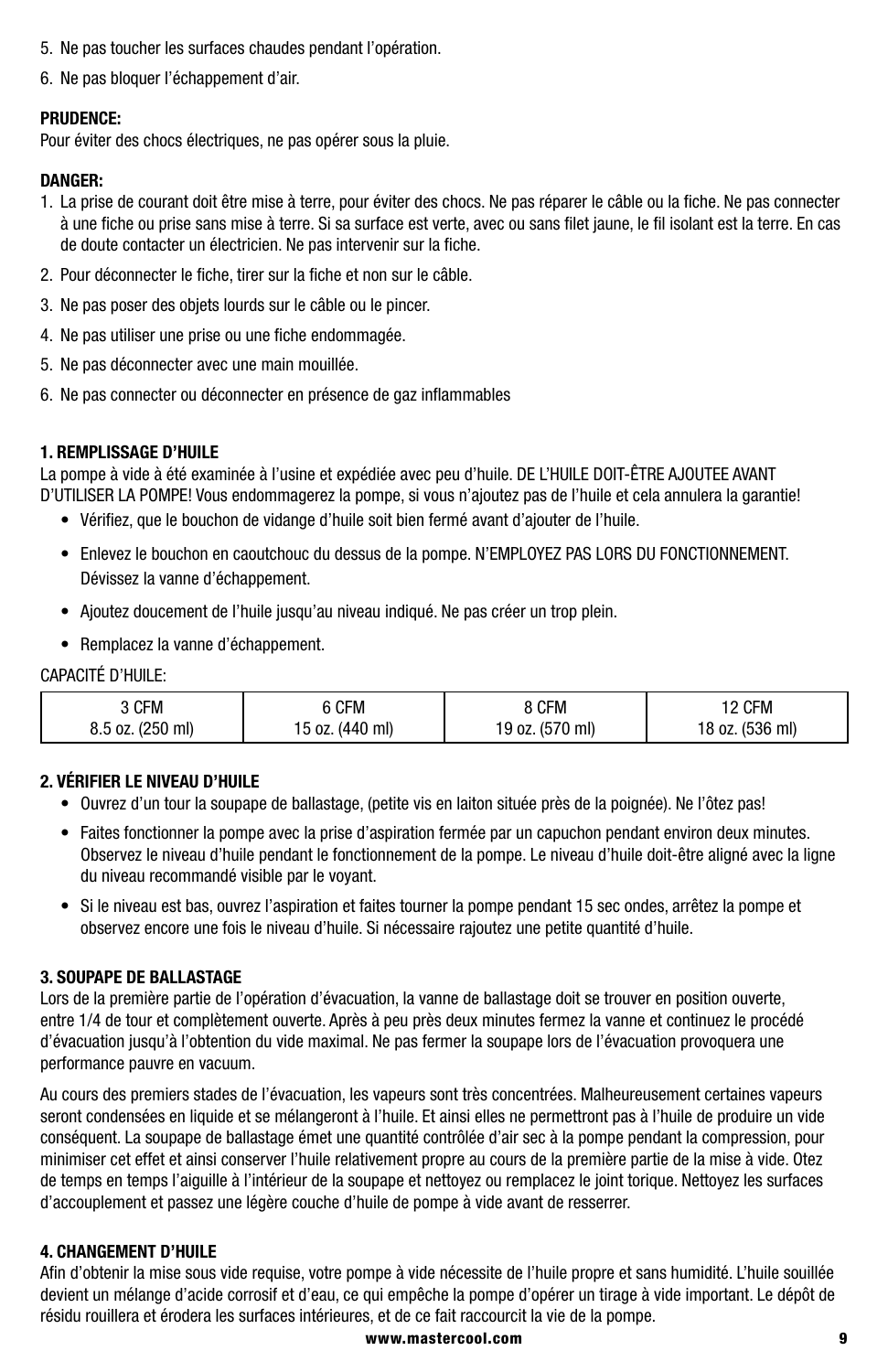Evitez tout contact de l'huile avec la peau, les yeux, ou les muqueuses. L'HUILE POURRAIT- ETRE CHAUDE! L'huile usée doit-être versée dans un container étanche et résistant à la corrosion, il y a lieu ensuite de s'en débarrasser selon la loi et les réglements du pays, ou le produit est utilisé.

- Aprés chaque vidange, lorsque la pompe est chaude et l'huile est fine, prélevez un petit échantillon d'huile de vidange.
- Si l'huile est contaminée, placez la pompe sur une surface horizontale et ouvrez le bouchon de vidange. Faites couler l'huile usée dans un container et débarrassez vous en selon la loi en vigueur de votre pays.
- Si la pompe n'a pas fonctionnée pendant plus d'un mois, l'huile est considérée comme usée, sans distinction d'état apparent et devrait-être changée tel qu'indiqué ci-dessus.
- Pour ajouter de l'huile, fermez le bouchon de vidange, ôtez la capsule de remplissage et versez de l'huile pure jusqu'au niveau supérieur indiqué.

#### **5. RACCORDS D'ASPIRATION**

Remplacez toutes les capuchons et vissez les manuellement, n'utilisez pas des capuchons avec des joints toriques endommagés ou manquants et rangez la pompe à vide avec ses accès fermés par des capuchons, pour éviter, que l'humidité et souillure y pénètre.

#### **6. MOTEUR DE LA POMPE**

La pompe et l'huile doivent se trouver dans une température ambiante d'au moins 30°F (-1°C) Le voltage du courant fourni doit correspondre aux indications de la plaquette du moteur ±10%. La température normale de fonctionnement est à peu près 160˚F (71˚C), c'est à dire chaud au toucher! Voltage et température ambiante influencent quelque peu la température de fonctionnement. Votre pompe est fabriquée pour résister à une utilisation continue et fonctionnera sans surchauffer pendant longtemps. Le moteur est pourvu d'un système automatique de remise en fonction et protection thermique contre une surcharge. Si le moteur ne redémarre pas la pompe après l'arrêt, le système de protection thermique pourrait-ètre ouvert. Déconnectez la pompe du systéme, attendez environ 15 minutes pour la refroidir et réessayez.

#### **POUR RENVOYER UNE POMPE À L'USINE**

Veuillez s'il vous plait faxer une demande de numéro d'autorisation de renvoi au: +323 7774062 Cela concerne aussi bien les articles garantis et non-garantis! Les pompes renvoyées à l'entretien sans numéro d'autorisation de renvoi ne seront pas acceptées. Veuillez détailler dans votre fax votre NOM, ADRESSE et NUMERO DE TELEPHONE et une description de la panne. Nous vous contacterons afin de discuter votre problème et déterminerons, si vous devez oui ou non la renvoyer, ou si nous pouvons vous dépanner à distance. Dans le cas d'un renvoi, nous vous ferons parvenir un No RMA. Et dans ce cas veuillez suivre les instructions ci-dessous.

- Vidangez l 'huile, fermez avec des capuchons tous les accès, et appliquez de la toile isolante sur l'accès d'échappement situé à l'extrémité de la poignée de la pompe. Si l'expédition ne se fait pas dans ces règles, l'envoi sera refusé et vous sera retourné!!!
- Utilisez si disponible l'emballage d'origine de la pompe. Il est impossible de réclamer pour des dommages d'expédition, pour du matériel usagé.

#### **GARANTIE LIMITEE**

Mastercool Inc. garantit pendant un an ses pompes à vide contre tout défaut de pièces et main d 'oeuvre. Cette garantie ne couvre pas un défaut dû à l'abus ou usage de manière incorrecte, ou encore une usure progressive. La garantie ne couvre que le propriétaire d'origine et prend effet à la date de l'acquisition.

LA GARANTIE DE SERVICE NE PEUT- ETRE OBTENUE QUE PAR L'USINE Veuillez s'il vous plait contacter le service aprèsvente afin d'obtenir un numéro d'autorisation pour retourner la pompe en réparation sous garantie.

**AVERTISSEMENT:** Ce produit peut vous exposer à des produits chimiques, y compris le plomb et le phtalate de Di (2-éthylhexyl), qui sont connus de l'État de Californie pour causer des cancers et des malformations congénitales ou d'autres dommages à la reproduction. Pour plus d'informations, visitez le site www.P65Warnings.ca.gov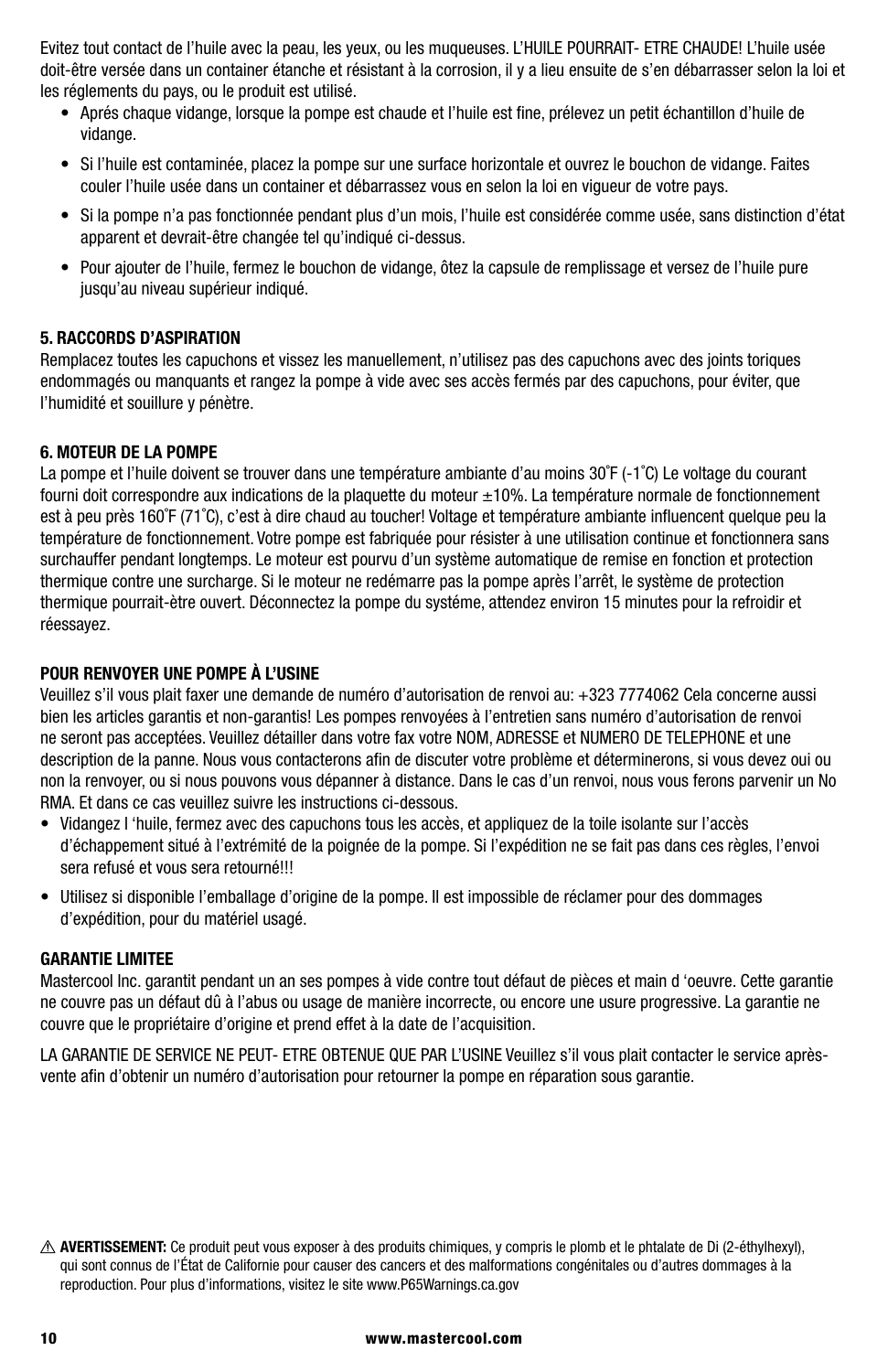A fin de hacer un mejor uso de su inversión, familiarícese con las nuevas características e instrucciones de manejo antes de hacer funcionar la bomba. Un mantenimiento y cuidados regulares de su bomba de vacío le dará anos de fiabilidad y buen servicio.



#### **CARACTERISTICAS**

- Válvula de retención incorporada en la línea de succión para prevenir retorno de aceite en caso que haya perdida de energía.
- Un dispositivo incorporado elimina el rocío de aceite y un separador de aceite-gas en la salida del escape, toma cuidado de la contaminación del aceite a la salida del escape.
- Especialmente diseñado para condiciones de temperatura baja y voltaje bajo garantizando un encendido normal en invierno; temperaturas ≥41˚F (≥5˚C) y rango de voltaje +/-10%.
- La bomba de vacío trabaja silenciosamente y logra un gran vacío profundo.

CADA BOMBA DE VACIO HA SIDO COMPROBADA EN FABRICA PARA CMF Y RENDIMIENTO AL MICRON.



#### **NO PONERLO EN MARCHA SIN ACEITE!!!**

**Utilizar aceite específicamente refinado para Bombas de Vacío. El uso de aceite no refinado para Bombas de Vacío y / o trabajando con aceite contaminado, anularía la garantía.**



#### **ADVERTENCIA:**

- 1. No evacuar gases combustibles, explosivos o venenosos con la bomba de vacío.
- 2. No evacuar gases corrosivos o que reaccionan químicamente con el aceite de la bomba de vacío.
- 3. La temperatura del gas evacuado con la bomba de vacío no debe exceder 176˚F (80˚C) y la temperatura ambiente deberá ser de 41 - 140˚F (5 -60˚C) para poder funcionar a la máxima capacidad.

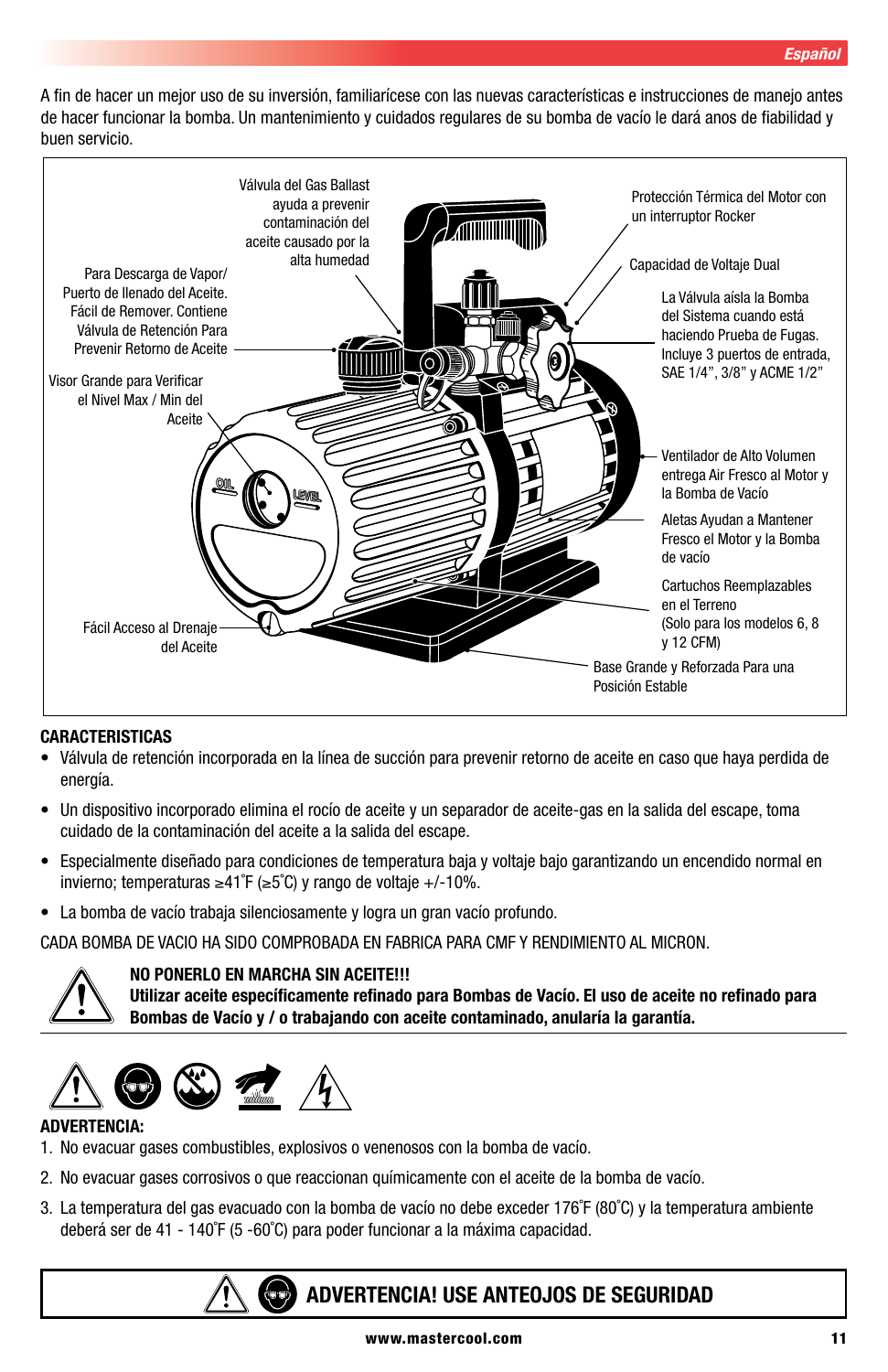- 4. La bomba de vacío no se debe operar sin aceite.
- 5. No tocar la bomba de vacío durante su operación ya que la superficie está caliente.
- 6. No tapar (bloquear) la salida del aire de la bomba de vacío.

#### **CUIDADO:**

Para evitar/reducir posibilidad de golpes de corriente, la bomba de vacío se debe mantener en interiores y no exponer a la lluvia.

#### **PELIGRO:**

- 1. En un enchufe adecuadamente conectado a tierra, el voltaje nominal de operación es +/-10%; todos los enchufes deben estar debidamente conectados a tierra ya que podrían dar un golpe de corriente. Si el cable de corriente requiere ser reparado o reemplazado, esto – la reparación o reemplazo - toma prioridad sobre todo. Si su superficie es verde, con o sin una línea amarilla, esto indica que el cable debe ser conectado a tierra. Si Ud. no entiende las instrucciones de como conectar a tierra y/o tiene dudas si se ha hecho una conexión a tierra apropiada, verifique con un electricista profesional. No cambie la estructura del conector que se incluye.
- 2. Para desenchufar la bomba de vacío, hágalo del enchufe mismo y no del cable (cordón).
- 3. No colocar nada pesado sobre el cable eléctrico ni presionarlo.
- 4. No use enchufes quebrados o defectuosos
- 5. No desenchufar el cable eléctrico con las manos húmedas o mojadas.
- 6. No desenchufe o enchufe la bomba de vacío o active el interruptor de la misma cuando haya presencia de gases inflamable.

#### **1. LLENADO ACEITE**

La Bomba de Vacío ha sido comprobada en fábrica y embarcada con muy poco aceite. Debe añadir aceite antes de ponerla en marcha! Al no añadir aceite dañaría la bomba y anularía la garantía!

- Asegúrese que el tapón de vaciado de aceite este bien cerrado antes de añadir aceite a la bomba de vacío.
- Quite el tapón de goma que está en la parte superior de la bomba. (NO USAR LA BOMBA DE VACIO DURANTE ESTA OPERACION) Desatornille el escape.
- Anadir lentamente el aceite hasta llegar al nivel marcado. No sobrellenar!
- Reinstale el tapón de goma al puerto de llenado del aceite.

#### CAPACIDAD DE ACEITE:

| კ CFM            | 6 CFM           | 8 CFM           | 2 CFM           |
|------------------|-----------------|-----------------|-----------------|
| 8.5 oz. (250 ml) | 15 oz. (440 ml) | 19 oz. (570 ml) | 18 oz. (536 ml) |

#### **2. VERIFICACIÓN DEL NIVEL DE ACEITE**

- Abrir de un giro la válvula de lastre (pequeño tornillo de latón situado junto a la empuñadura). No quitarlo!
- Hacer funcionar la bomba con la toma de aspiración cerrada por un tapón, durante aproximadamente dos minutos. Observar el nivel de aceite durante el funcionamiento de la bomba de vacío. El nivel de aceite debe estar alineado con la línea de nivel marcado a través de la mirilla (visor).
- Si el nivel es bajo, abrir el puerto de aspiración y haga funcionar la bomba de vacío durante 15 segundos. Parar la bomba y observar de nuevo el nivel de aceite. Añadir – solo si fuese necesario - una pequeña cantidad de aceite.

#### **3. VÁLVULA DE LASTRE**

Para la primera parte del proceso de evacuación, la válvula de lastre debe estar abierta de entre 1/4 de vuelta a completamente abierta. Después de aproximadamente dos minutos cierre la válvula y continuar el proceso de evacuación hasta obtener el máximo vacío. El no cerrar la válvula durante la evacuación daría un pobre rendimiento.

Durante las primeras fases de evacuación, los vapores están muy concentrados. Lamentablemente, algunos de estos vapores se condensaran en líquido y se mezclaran con el aceite, reduciendo la capacidad del aceite en producir el vacío. La válvula de lastre emite una cantidad controlada de aire seco en la Bomba durante la compresión para minimizar este efecto y así conservar el aceite relativamente limpio durante la primera parte de la evacuación. Periódicamente retirar la Aguja de la válvula de lastre y limpiar o sustituir la junta tórica. Limpiar las superficies de unión y dar una ligera capa de aceite para bomba de vacío antes de apretar.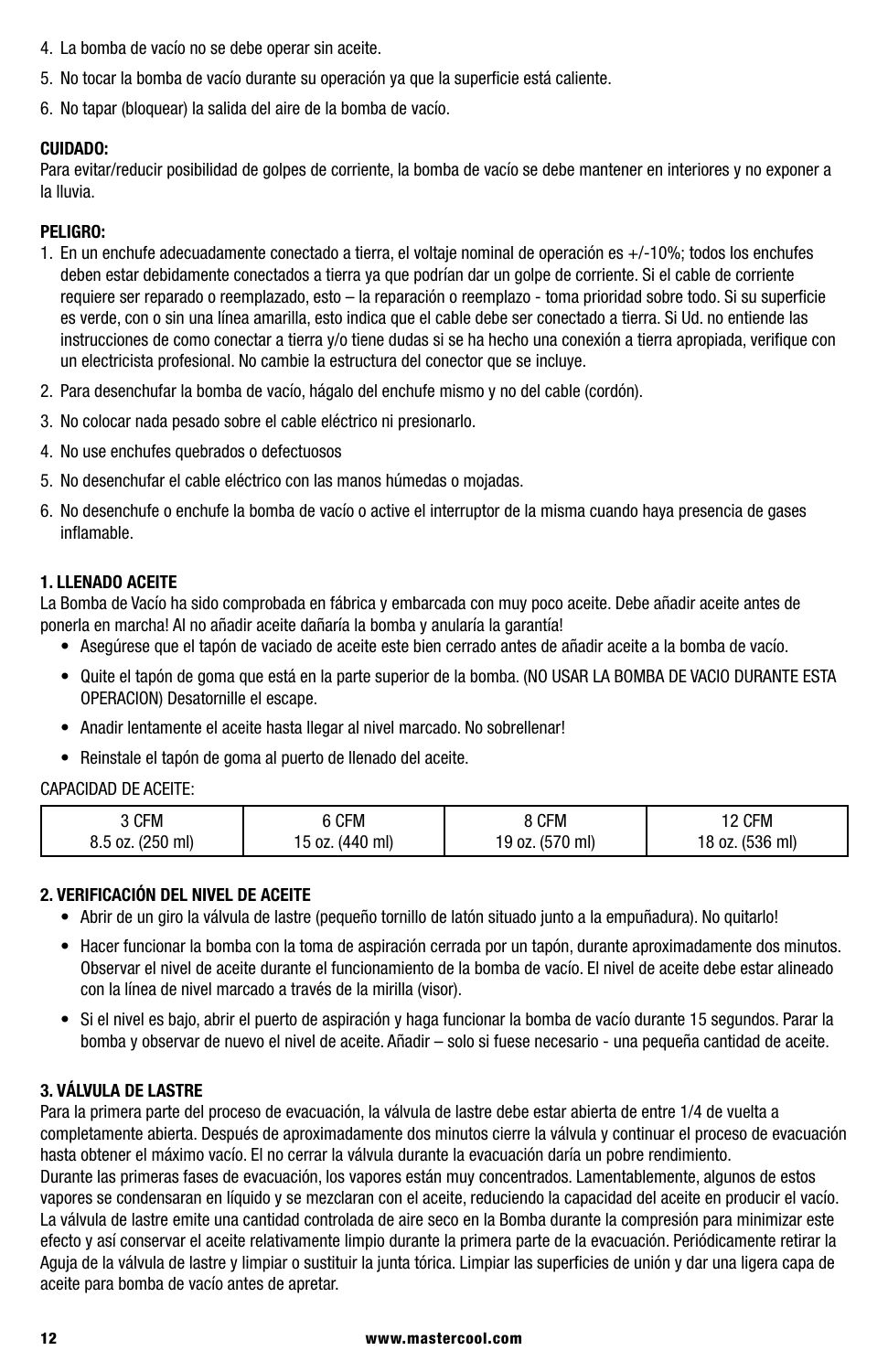#### **4. CAMBIO DE ACEITE**

Para poder alcanzar el vacío requerido, su bomba de vacío necesita un aceite limpio y sin humedad durante su evacuación. El aceite sucio proviene de la mezcla de ácidos corrosivos y del agua que afecta la capacidad de la bomba de hacer vacío. El depósito de estos residuos oxidarán y corroerán las paredes interiores, acortando la vida de la Bomba.

Evitar todo contacto del aceite en la piel u ojos. EL ACEITE PUEDE ESTAR CALIENTE! El aceite usado debe ser recogido en un depósito hermético y resistente a la corrosión. Esto dependiendo y según sean las leyes y regulaciones del país donde es utilizado el producto.

- Después de cada vaciado cuando la bomba está aún caliente y el aceite es menos denso tomar una pequeña muestra de aceite del puerto de drenaje.
- Si el aceite está contaminado, drenar el aceite poniendo la bomba sobre una superficie horizontal y abriendo la válvula de drenaje. Recoger el aceite residual en un depósito y eliminarlo según las leyes vigentes del país.
- Si la bomba ha estado parada por más de un mes, el aceite es considerado como contaminado sin tener en cuenta su apariencia y debe ser cambiado como más arriba se indica.
- Para añadir aceite, cerrar el drenaje, quitar el tapón de llenado de aceite y llenar con aceite nuevo hasta el nivel indicado.

#### **5. CONEXIONES DE ASPIRACIÓN**

Reemplazar todos los tapones apretándolos a mano. No usar tapones con daños o sin juntas tóricas y siempre guardar la bomba de vacío con sus puertos taponados para evitar la contaminación de polvo y humedad.

#### **6. MOTOR DE LA BOMBA**

La bomba de vacío y el aceite se deben operar en temperaturas por encima de 30<sup>°</sup>F (-1<sup>°</sup>C). La línea de corriente debe ser igual a las indicaciones de la placa del motor ±10%. La temperatura normal de funcionamiento es de aproximadamente 70˚C 160˚F (71˚C), lo cual es caliente al tocar! La línea de corriente y la temperatura ambiente afectará un poco a la temperatura normal de funcionamiento. Su bomba de vacío esta diseñada para un manejo continuo y funcionará sin recalentarse durante mucho tiempo. El motor está provisto de una protección automática contra sobrecargas. Si el motor no volviera a arrancar la bomba después que la haya detenido, podría ser debido al protector térmico. Desconectar la bomba de vacío del sistema, esperar unos 15 minutos a que el motor se enfríe y luego pruebe de nuevo.

#### **DEVOLUCIÓN DE LA BOMBA A FÁBRICA**

Rogamos envíen un fax solicitando un numero de Autorización de Devolución al: 00 1-973-252-2455. Este procedimiento afecta tanto a los productos en garantía como los que no estén en garantía! Las bombas de vacío devueltas para mantenimiento sin número de autorización de devolución no serán aceptadas. En su fax, rogamos incluyan nombre de la empresa, su nombre, dirección y número de teléfono y una descripción detallada del problema. Nos pondremos en contacto con usted para tratar del problema y determinar si debe devolver su bomba de vacío o si podemos resolver la avería por teléfono. En caso de que tuviera que devolver su bomba de vacío, le haríamos llegar un No. de RMA (número de autorización para retorno de material) Entonces, rogamos sigua las siguientes instrucciones:

- Drenar el aceite, taponar todos los puertos y ponga cinta adhesiva sobre el puerto de escape situado al final de la empuñadura de la bomba. Si Ud. no procede como se indica, su bomba no será admitida y le seria devuelta!!
- Usar la caja original de expedición y sus embalajes si están disponibles. Daños de causados durante el tránsito de la bomba de vacío, son casi imposible de reclamar en maquinaria usada.

#### **GARANTÍA LIMITADA**

Mastercool inc. Garantiza durante un año sus Bombas de vacío contra todo defecto de piezas o mano de obra. Esta garantía no cubre los fallos debidos a abusos, uso inapropiado/indebido o deterioro progresivo y rotura. La garantía tan solo cubre al propietario original y es efectiva de la fecha de compra. EL SERVICIO DE GARANTIA ES PROPORCIONADO UNICAMENTE POR FABRICA Rogamos contactar con el departamento posventa para recambios o para obtener el "número de autorización para retorno de material" (RMA) para una reparación en garantía.

**ADVERTENCIA:** Este producto puede exponerlo a productos químicos como el plomo y el ftalato de di (2-etilhexilo), que el Estado de California conoce como causantes de cáncer y defectos congénitos u otros daños reproductivos. Para obtener más información, visite www.P65Warnings.ca.gov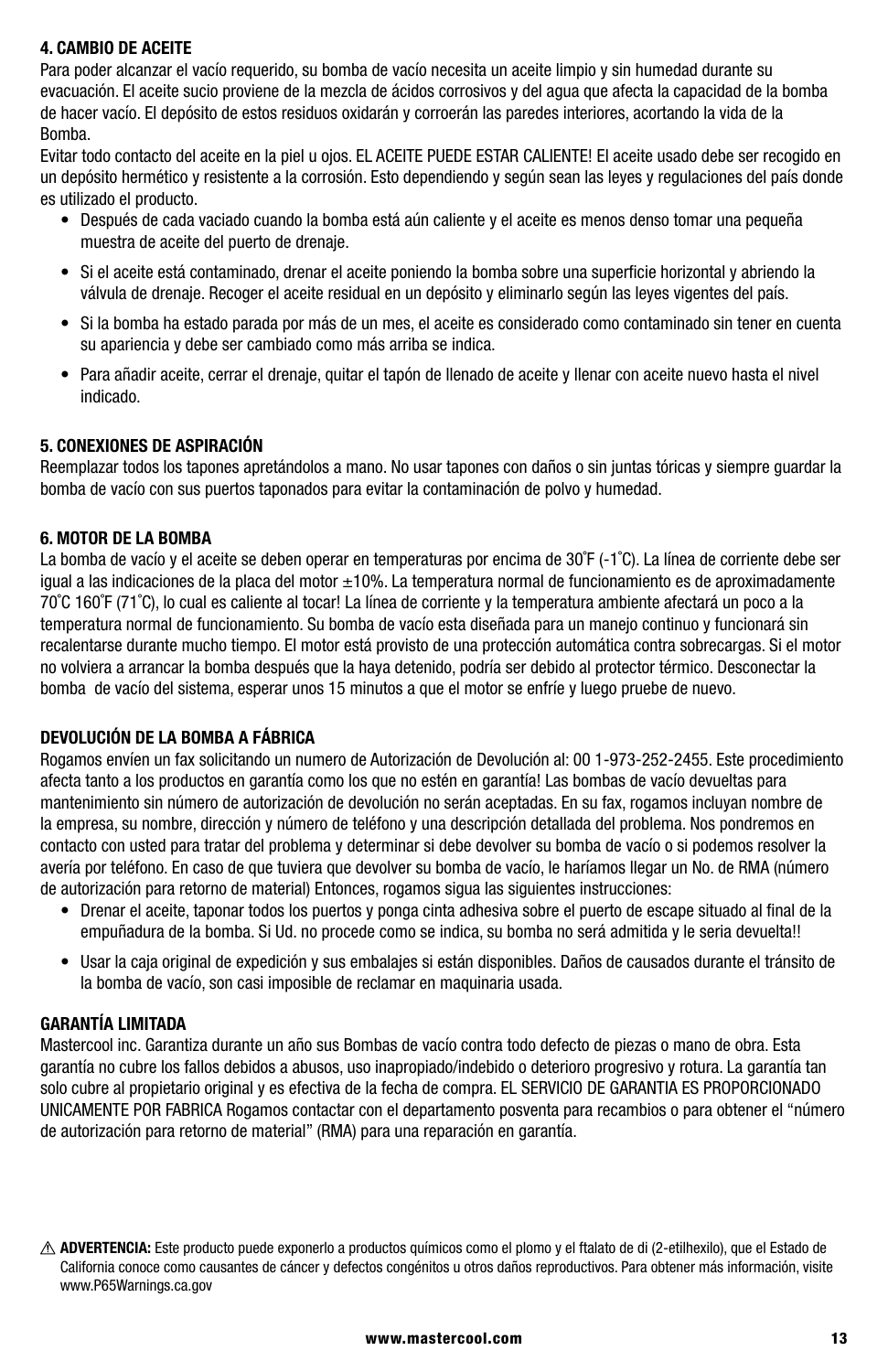Al fine di rendere il miglior uso del vostro investimento, familiarizzare con le nuove funzionalità e le istruzioni operative prima di avviare la pompa. La cura e la manutenzione della pompa per vuoto vi darà anni di servizio affidabile.



- Una valvola di ritegno è integrata nella linea di aspirazione per evitare il backup di olio in caso di perdita di potenza.
- Un dispositivo integrato elimina vapori d'olio e un separatore di olio e gas in uscita di scarico dell'aria si prende cura di contaminazione da olio nello scarico dell'aria.
- Appositamente progettate per condizioni di bassa tensione di bassa temperatura e per garantire la normale partenza in inverno; ≥41 F (≥5 C) temperatura e ± 10% della tensione nominale.
- La pompa funziona con elevato vuoto finale e bassa rumorosità.

OGNI POMPA A VUOTO E' STATA TESTATA IN FABBRICA PER PRESTAZIONI ELEVATE.



**NON TENTARE DI FAR FUNZIONARE SENZA USARE OLIO !!!**

**Usare olio per pompe per alto vuoto . L'uso di olio non raffinato per pompe per vuoto e / o operare con olio contaminato invalida la garanzia.**



#### **AVVERTIMENTO:**

- 1. Non evacuare i gas combustibili, esplosivi o velenosi.
- 2. Non evacuare i gas che corrodono metallo o reagiscono chimicamente con l'olio della pompa.
- 3. La temperatura del gas evacuato non deve superare 176˚F (80˚C) e la temperatura ambiente deve essere 41-140˚F (5 60˚C) per eseguire al massimo la capacità.
- 4. Non utilizzare senza olio.

# **ATTENZIONE! INDOSSARE OCCHIALI DI SICUREZZA**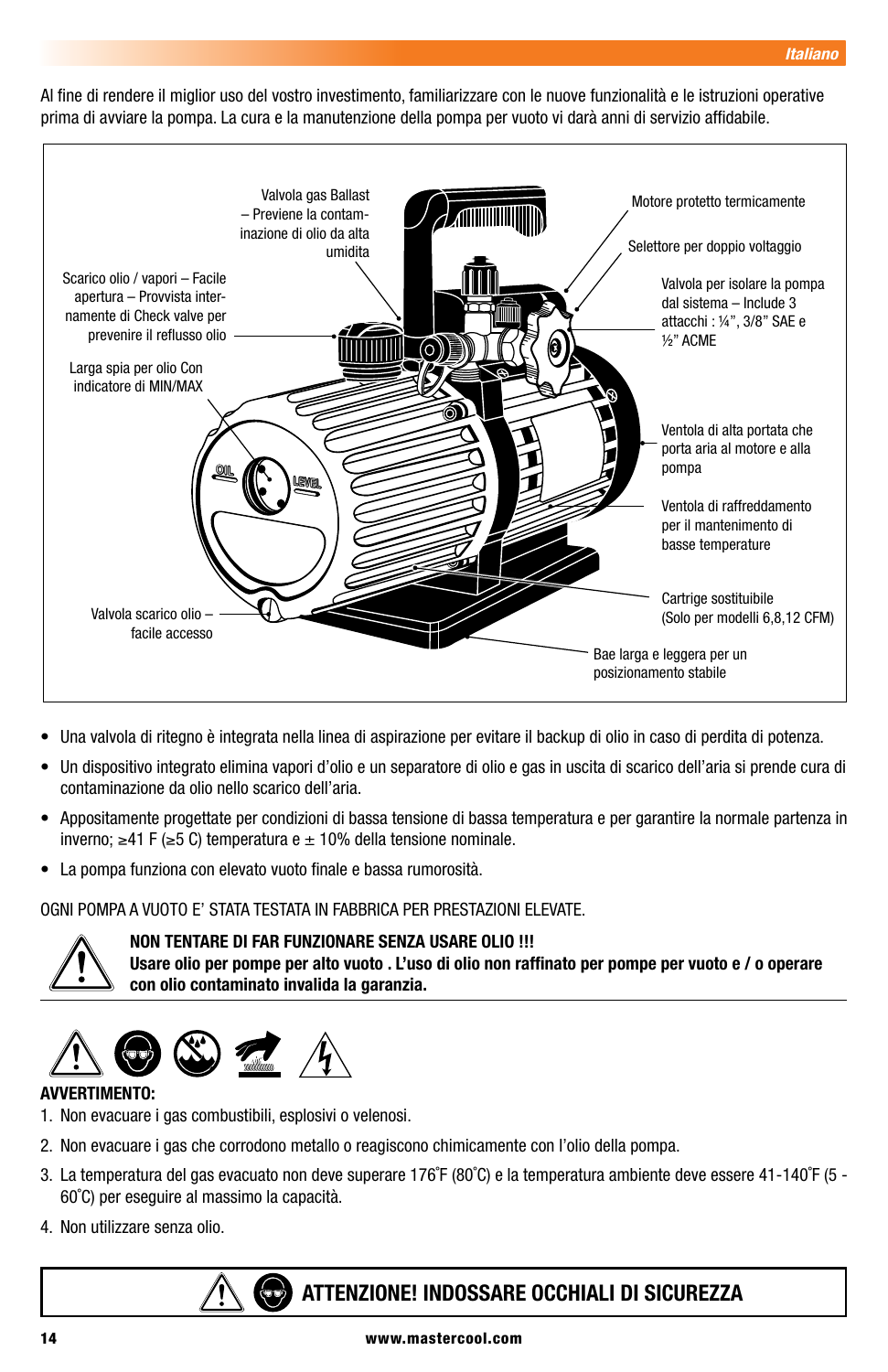- 5. Non toccare la superficie calda della macchina durante il funzionamento.
- 6. Non bloccare uscita dell'aria.

#### **ATTENZIONE:**

Per ridurre il pericolo di scosse elettriche, tenere la pompa in ambienti chiusi e non esporre alla pioggia.

#### **PERICOLO:**

- 1. La presa di terra della tensione di funzionamento è valutato ±10%;. In caso di cavo di alimentazione o spina rotta richiedere la riparazione o la sostituzione, non collegare il filo a terra a nussen connettore flat. Se la sua superficie è di colore verde, con o senza striscia gialla, il filo di isolamento è la messa a terra del filo. Se non è possibile comprendere appieno le istruzioni di messa a terra e si ha il dubbio della corretta messa a terra, verificare con un elettricista o un servizio professionista. Non modificare la struttura del connettore della scheda allegata.
- 2. Quando si estrae la spina di alimentazione, assicurarsi di staccare la spina e non il cavo.
- 3. Non posizionare materia pesante sul filo di alimentazione o lasciare il cavo di alimentazione sotto pressione
- 4. Non utilizzare la spina se rotta
- 5. Non estrarre la spina di alimentazione con le mani bagnate.
- 6. Non estrarre, inserire la spina di alimentazione o accendere l'interruttore di alimentazione in cui i gas infiammabili possono essere presenti.

#### **1. CARICA OLIO**

Questa pompa a vuoto è stata testata in fabbrica e spedita Con solo tracce di olio. OLIO VA AGGIUNTO PRIMA DI OPERARE! La mancata aggiunta di olio invaliderà la garanzia

- Assicurarsi che il tappo di scarico situato nella parte inferiore della carcassa anteriore sia chiuso prima di tentare di aggiungere olio.
- Rimuovere il tappo di riempimento olio di grandi dimensioni dalla parte superiore della pompa inserire bottiglia nel foro di riempimento.
- Aggiungere lentamente l'olio fino a quando il livello dell'olio olio sale alla linea "FULL". Non riempire troppo
- Rimettere il tappo di riempimento olio.

#### CAPACITA:

| 3 CFM            | 6 CFM           | 8 CFM           | <b>2 CFM</b>    |
|------------------|-----------------|-----------------|-----------------|
| 8.5 oz. (250 ml) | 15 oz. (440 ml) | 19 oz. (570 ml) | 18 oz. (536 ml) |

#### **2. CONTROLLO LIVELLO OLIO**

- Aprire la valvola zavorra gas (piccolo raccordo in ottone situato vicino al manico) di un giro. Non rimuovere!
- Avviare la pompa per due minuti. Osservare il livello dell'olio con la pompa in funzione. Il livello dell'olio nella spia dovrebbe essere ancora con la linea di livello.
- Se il livello è basso, aprire la porta di aspirazione e continuare per 15 secondi, arrestare la pompa e osservare di nuovo il livello dell'olio. Aggiungere una piccola quantità di olio se necessario.

#### **3. VALVOLA ZAVORRATRICE**

La valvola zavorratrice deve essere aperta per la prima parte dela procedura di evacuazione di un quarto di giro. Ciò contribuirà ad eliminare l'umidità ed aumentare la vita della pompa da vuoto. Dopo due minuti circa chiudere la valvola e continuare la procedura di evacuazione per raggiungere il vuoto finale. La mancata chiudere completamente la valvola , la pompa inizierà' ad andare in vuoto

Durante le prime fasi di evacuazione, sono vapori altamente concentrati. Purtroppo, alcuni vapori si condensano in un liquido e si mescolano con l'olio, riducendo la capacita' di produrre un profondo vuoto. La valvola zavorratriceemette una quantità controllata di aria secca nella pompa durante il funzionamento per ridurre al minimo questo effetto di compressione e mantenere l'olio relativamente pulito

Periodicamente rimuovere la valvola ad ago e pulire o sostituire l'O-ring. Pulire le superfici leggermente con olio per pompa a vuoto in modo sicuro prima di serrare nuovamente.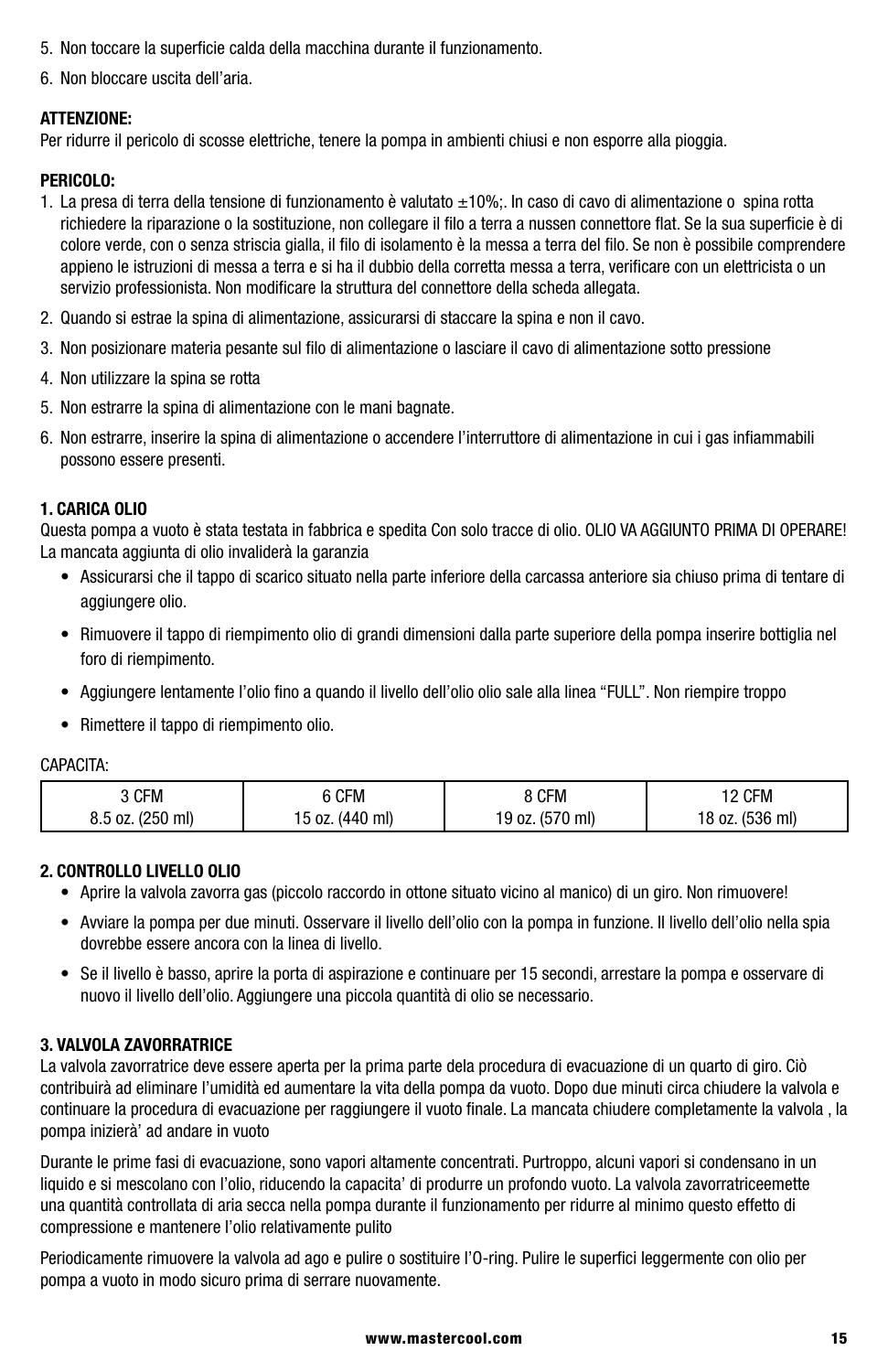#### **4. CAMBIO OLIO**

Per raggiungere il vuoto profondo richiesto, la pompa del vuoto necessita di olio privo di umidità. L'Olio sporco diventa una miscela di acidi corrosivi.

Prestare attenzione a evitare il contatto dell'olio con la pelle o gli occhi. L'OLIO può essere caldo! L'olio deve sere smaltito seguendo le normative vigenti in materia.

- Dopo ogni evacuazione, mentre la pompa è calda e l'olio è sottile, prendere un piccolo campione di olio dal foro di drenaggio.
- Se l'olio è contaminato, scaricare l'olio mettendo la pompa su una superficie piana e aprire la valvola di scarico dell'olio. Raccogliere l'olio in un contenitore per rifiuti e smaltirlo correttamente.
- Se la pompa è stata ferma per più di un mese, l'olio è contaminato indipendentemente dall' aspetto e deve essere sostituito come descritto sopra.
- Per aggiungere olio, togliere il tappo di rabbocco dell'olio e riempire il livello sino alla linea con olio nuovo

#### **5. COLLEGAMENTI DI ASPIRAZIONE**

Sostituire tutti i tappi e serrare a mano. Non utilizzare con tappi danneggiati o con o ring mancanti Immagazzinare la pompa con I tappi di protezione per evitare contaminazioni.

#### **6. POMPA MOTORE**

La pompa e olio devono essere a temperature superiori a 30˚F. La tensione di rete deve essere uguale al rating sulla targhetta del motore ±10%. Temperatura di funzionamento normale è di circa 160˚F, che significa che e' calda al tatto! LaTensione di rete e la temperatura ambiente influiscono sulla temperatura di esercizio . La pompa a vuoto è stato progettata per servizio continuo e durerà per lunghi periodi senza surriscaldamento. Il motore dispone di una funzione automatica di protezione da sovraccarico. Se il motore non si riavvierà automaticamente significa che e' intervenuta la protezione termica. Scollegare la pompa dal sistema, attendere 15 minuti circa per il motore si raffreddi e poi riprovare.

#### **LIMITED INFORMAZIONI SULLA GARANZIA**

Le Pompe per vuoto sono garantite da difetti nei materiali e nella lavorazione per un periodo di un anno. Questa garanzia non copre i guasti dovuti ad abuso, uso improprio, o usura. La garanzia diventa valida per il proprietario ed è efficace dalla data di acquisto. IL SERVIZIO DI GARANZIA VIENE FORNITO SOLO ATTRAVERSO LA FABBRICA.

**AVVERTENZA:** Questo prodotto può esporre a prodotti chimici tra cui il piombo e il di (2-etilhexil) ftalato, che sono noti allo Stato della California per causare cancro e difetti di nascita o altri danni riproduttivi. Per ulteriori informazioni visitare il sito www.P65Warnings.ca.gov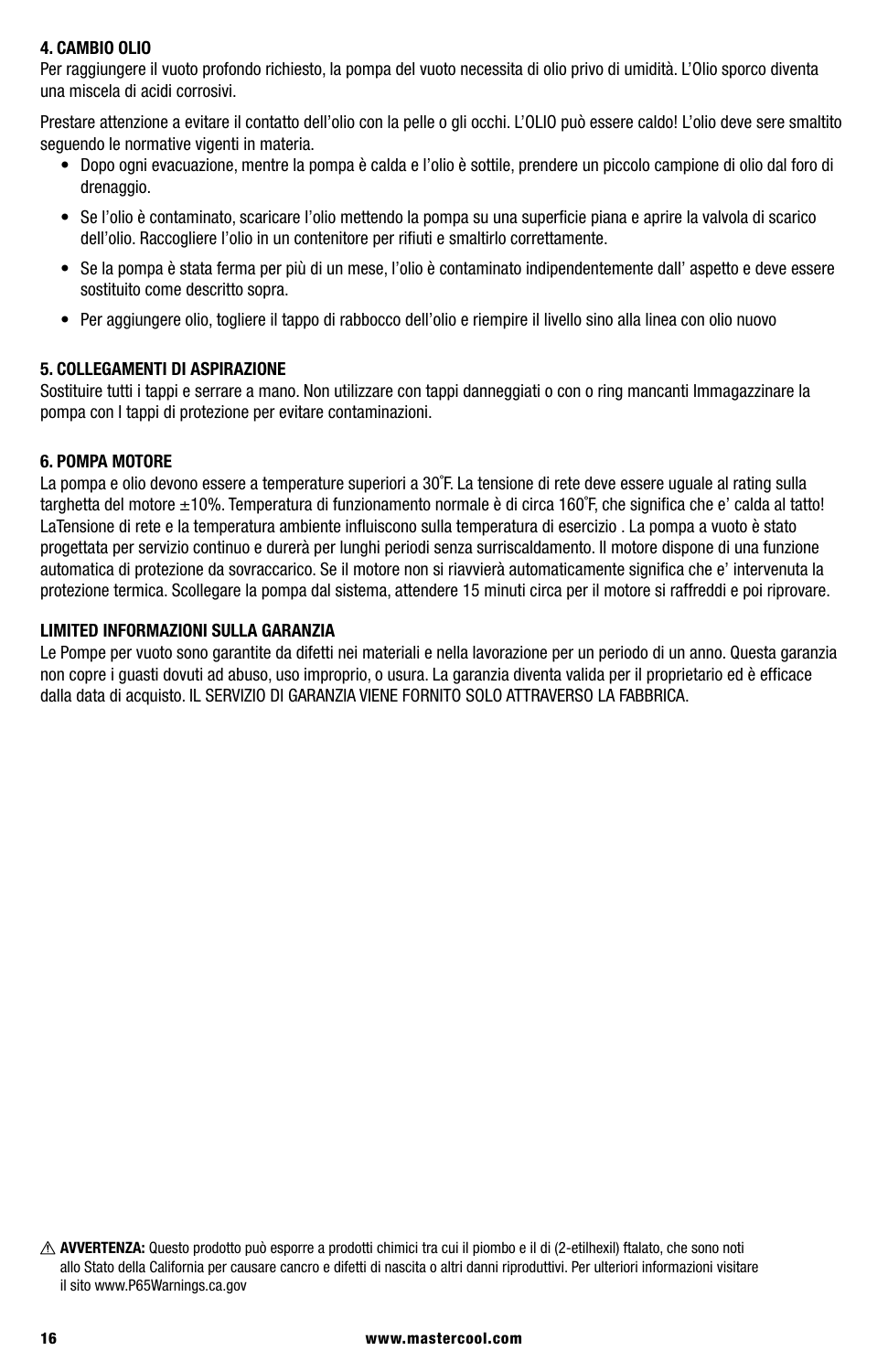Teneinde optimaal gebruik te maken van uw investering, lees aandachtig de nieuwe eigenschappen en handleiding vooraleer uw vacuümpomp op te starten. Regelmatige zorg en onderhoud van de pomp zullen u een jarenlang betrouwbaar gebruik verzekeren.



#### **KENMERKEN**

- Een terugslagklep is ingebouwd in de zuigleiding om olie terugloop in geval van stroomuitval te voorkomen .
- Een ingebouwde apparaat elimineert oliemist en een gas-afscheider in de lucht uitlaat en voorkomt olieverontreiniging in de luchtafvoer .
- Speciaal ontworpen voor lage temperaturen en lage spanningsvoorwaarden om een normale startprocedure in de winter te garanderen;  $\geq 5^{\circ}$ C (> 41°F) temperatuur en  $\pm$  10 % nominale spanning.
- Pomp loopt met extreem hoog maximaal vacuüm en een laag geluidsniveau .Each vacuum pump has been factory tested for CFM and micron performance.

ELKE VACUÜMPOMP IS IN DE FABRIEK GETEST VOOR PRESTATIES IN CFM EN MICRON.



**PROBEER NIET OM DE POMP TE LATEN LOPEN ZONDER TOEVOEGING VAN OLIE !!! Gebruik verfijnde olie voor diep-vacuümpompen . Het gebruik van olie die niet geraffineerd is voor diep-vacuümpompen en / of werken met verontreinigde olie vervalt de garantie.**



#### **WAARSCHUWING:**

- 1. Evacueer GEEN brandbare, explosieve of giftige gassen .
- 2. Evacueer GEEN gassen die metaal corroderen of chemisch reageren met pompolie.
- 3. De temperatuur van geëvacueerd gas mag niet meer dan 80°C (176°F) bedragen en de omgevingstemperatuur moet tussen 5-60˚C (41-140˚F) om optimaal te kunnen functioneren.



# **WAARSCHUWING! DRAAG EEN VEILIGHEIDSBRIL**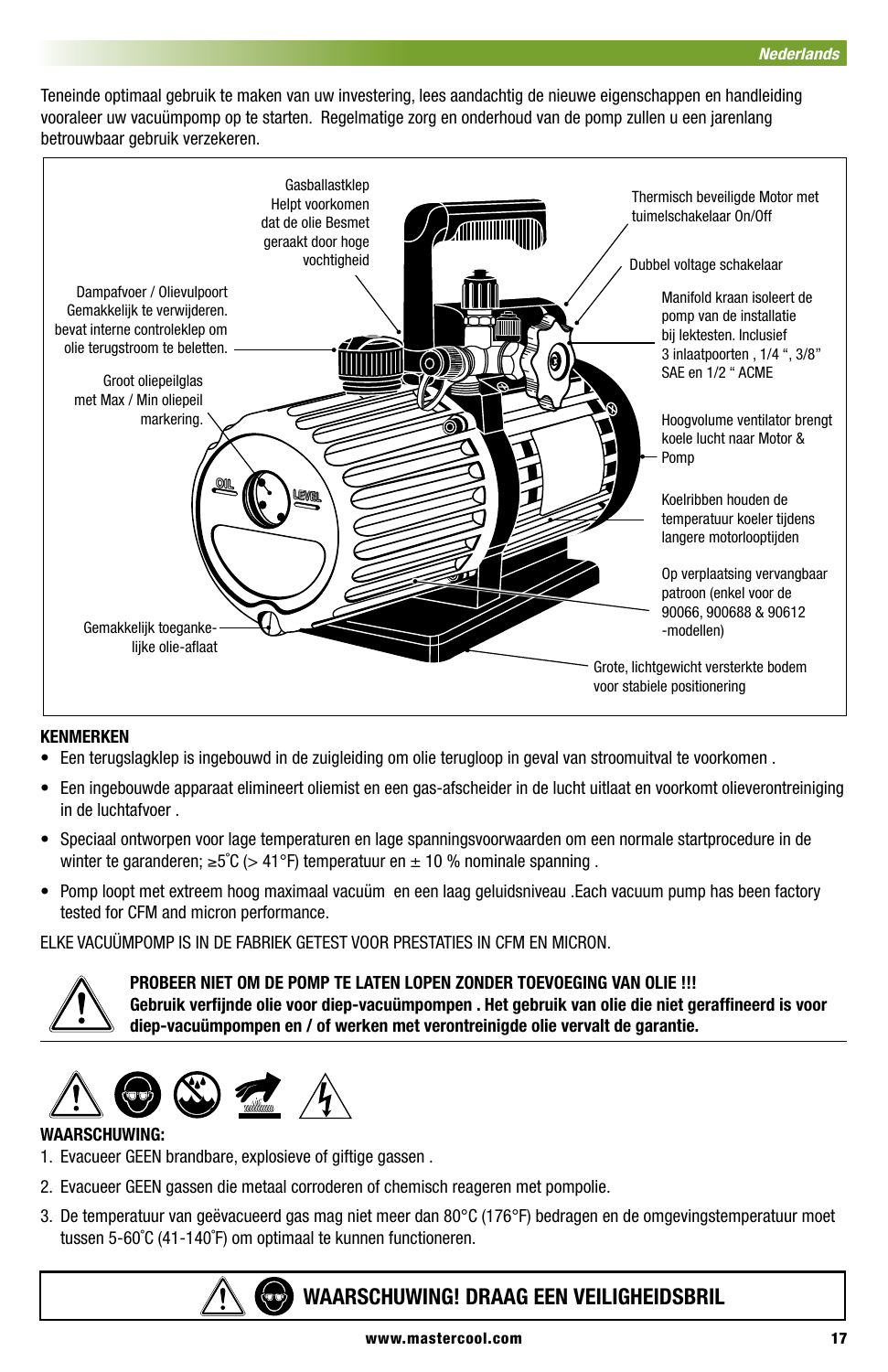- 4. Niet pompen zonder olie.
- 5. Raak tijdens het pompen het oppervlak van de hete motor niet aan
- 6. De luchtuitlaat niet afdichten.

#### **OPGELET:**

Om elektrische schokken te vermijden, hou de pomp binnen en zet ze niet in de regen.

#### **GEVAAR:**

- 1. Met aarding wordt de gebruiksspanning beoordeeld op ± 10 % ; Houder moet goed geaard zijn , indien niet kan een elektrische shock worden veroorzaakt . Mocht het netsnoer of de stekker reparatie of vervanging vereisen, sluit de geaarde kabel niet aan op een platte adapter stopcontact. Als het oppervlak van de isolatiedraad groen is, met of zonder gele streep, is deze draad een aardingskabel . Als u niet volledig de aardingsinstructies kan begrijpen en twijfels heeft over de vraag of de juiste aarding wordt gemaakt, controleer dan met een professionele elektricien of service-technieker. De structuur van de bijgevoegde adapter connector niet veranderen.
- 2. Bij het uittrekken van de stekker , houdt deze dan vast in plaats van te trekken aan de draad.
- 3. Plaats niets zwaars op de draad of pers de stroomkabel niet.
- 4. Gebruik geen kapotte stekker of stopcontact.
- 5. Trek de stekker niet uit met natte handen .
- 6. Trek de stekker niet uit, of steek hem in een schakelaar waar ontvlambare gassen kunnen aanwezig zijn.

#### **1. OLIEVULLING**

Deze vacuümpomp is getest in de fabriek en verzonden met slechts sporen van olie .

OLIE MOET WORDEN TOEGEVOEGD VOORALEER ZE TE LATEN DRAAIEN! Gebrek aan olie zal de patroon beschadigen alle garantie uitsluiten!

- Zorg ervoor dat de olie-aftapklep onder de voorste behuizing toe is vooraleer olie toe te voegen.
- Verwijder de grote olievulplug aan de bovenkant van de pomp en plaats de olie fles in de vulpoort .
- Voeg langzaam olie tot het oliepeil stijgt naar de bovenkant van de markering aan het kijkglas. Vul niet teveel olie toe!
- Sluit de olie vulopening

#### OLIECAPACITEIT:

| CFM              | 6 CFM           | 3 CFM           | 12 CFM          |
|------------------|-----------------|-----------------|-----------------|
| 8.5 oz. (250 ml) | 15 oz. (440 ml) | 19 oz. (570 ml) | 18 oz. (536 ml) |

#### **2. OLIEPEIL CONTROLEREN**

- Open de gasballastklep ( kleine koperen fitting gelegen naast het handvat) één slag .
- Start de pomp en houdt de inlaat afgedekt gedurende ongeveer twee minuten . Observeer intussen het oliepeil. Het oliepeil in het kijkglas moet gelijk zijn met de markering.
- Als het olieniveau te laag is, opent u de inlaatpoort en start de pomp gedurende 15 seconden, stop de pomp en observeer het oliepeil opnieuw. Voeg de kleine hoeveelheid olie toe, die vereist is.

#### **3. GASBALLASTKLEP**

De gasballastklep moeten worden geopend 1/4 slag gedurende het eerste deel van de evacuatieprocedure . Dit helpt vocht te elimineren en verlengt de levensduur van de vacuümpomp . Na ongeveer twee minuten de klep sluiten en verder de evacuatie procedure om een maximaal vacuüm te bereiken. Het niet volledig afsluiten van de afsluiter tijdens de UITEINDELIJKE evacuatie leidt tot hogere vacuüm aflezingen.

Tijdens de eerste fase van evacuatie , worden dampen sterk geconcentreerd . Helaas zullen sommige dampen condenseren in een vloeistof en zich mengen met de olie , waardoor het vermogen van die olie om een diep vacuüm te produceren vermindert . De gasballastklep zendt een gecontroleerde hoeveelheid droge lucht in de pomp tijdens de compressie om dit effect te minimaliseren en de olie relatief schoon te houden tijdens het eerste deel van de evacuatie . Verwijder regelmatig de gasballastklep naald en reinig of vervang de O-ring. Reinig de contactvlakken en bestrijk ze lichtjes met vacuümpomp olie vooraleer ze veilig weer vast te draaien.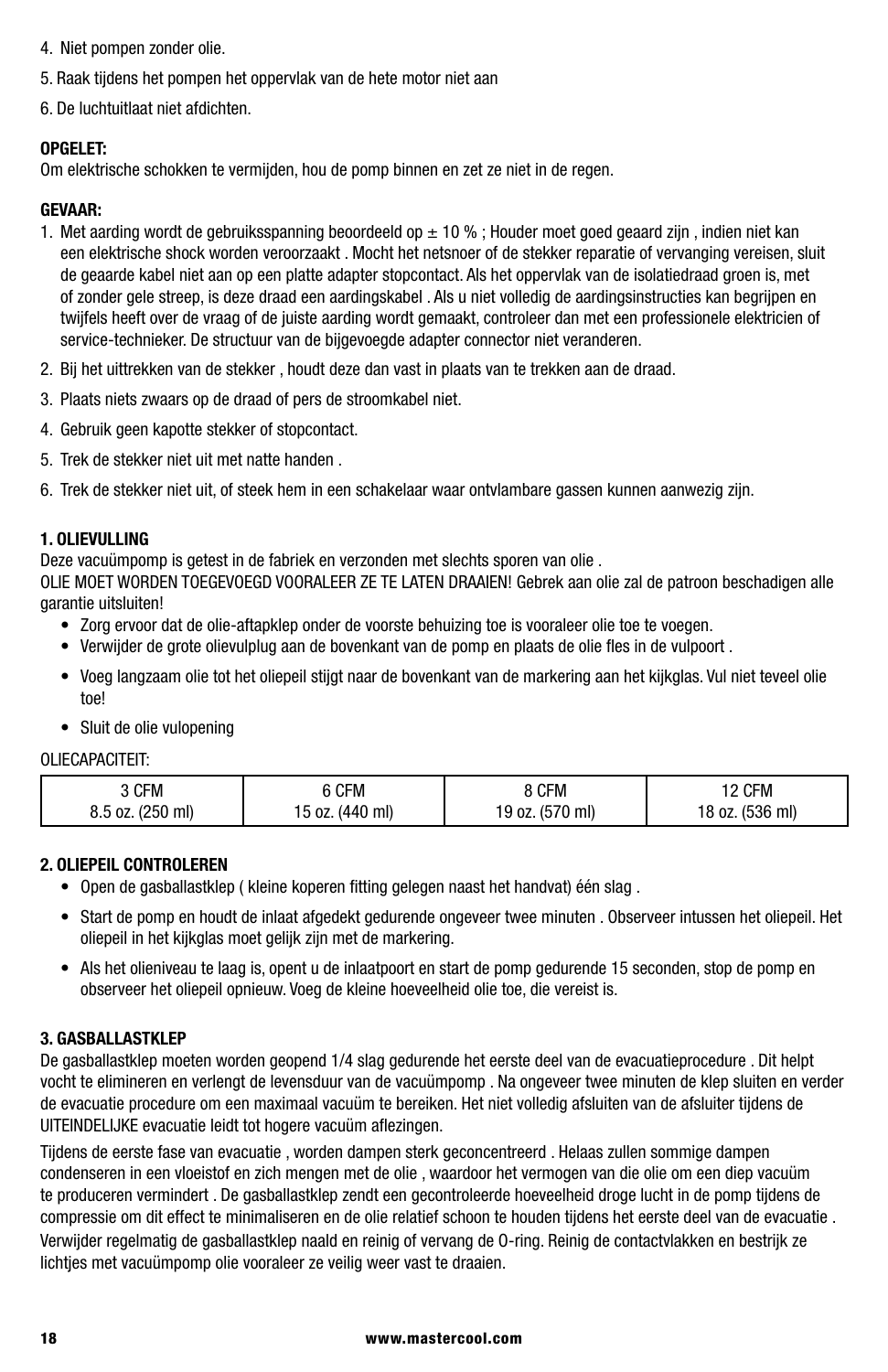#### **4. OLIE VERVERSEN**

Om het benodigde diepe vacuüm te bereiken, heeft je vacuümpomp zuivere, vochtvrije olie nodig tijdens het evacuatieproces. Vuile olie wordt een mengsel van bijtende zuren en water dat het vermogen van de pomp om een diep vacuüm trekken beïnvloedt. Als het blijft zitten in de pomp , zal dit slib roesten en de inwendige oppervlakken eroderen, met een kortere levensduur van de pomp tot gevolg.

Vermijdt contact van de olie met huid of ogen! OLIE KAN HEET ZIJN! Gebruikte olie moet correct worden afgevoerd in een lekvrije corrosiebestendige container, volgens de plaatselijke voorschriften .

- Na elke evacuatie, terwijl de pomp warm is en de olie dun, neem dan een kleine steekproef van de olie uit de afvoer poort.
- Als de olie verontreinigd is, verwijder de olie door de pomp op een vlakke ondergrond te plaatsen en de olieaftapklep te openen . Vang de afvalolie op in een container en voer af op een correct wijze.
- Als de pomp meer dan een maand heeft stilgestaan, wordt de olie als besmet beschouwd, ongeacht het uiterlijk en moet deze worden vervangen zoals hierboven beschreven.
- Om olie bij te vullen, sluit de aftapklep, verwijder de olie-vuldop en vul met verse olie tot aan het oliepeil

#### **5. AANSLUITINGEN**

Vervang alle afsluitkapjes indien nodig en draai ze handmatig vast. Geen kapjes met een beschadigde of ontbrekende O–ringen gebruiken en de vacuümpomp altijd bewaren met kapjes goed gesloten om vuil en vochtbesmetting te voorkomen.

#### **6. POMPMOTOR**

De temperatuur van pomp en olie moet minimum -1°C (30°F) bedragen. De netspanning moet gelijk zijn aan de rating op het typeplaatje ±10%. Normale bedrijfstemperatuur is ongeveer 71°C (160°F), dat is HEET om aan te raken ! Netspanning en omgevingstemperatuur zullen de normale werktemperatuur beïnvloeden . Uw vacuümpomp is ontworpen voor continu gebruik en zal langere tijd lopen zonder oververhitting . De motor heeft een automatische reset beveiliging tegen overbelasting. Indien de motor na afslaan niet opnieuw opstart, kan de thermische beveiliging geopend zijn. Koppel dan de pomp af van de installatie, ongeveer 15 minuten wachten tot de motor is afgekoeld en probeer het opnieuw.

#### **RETOURNEREN VAN EEN POMP**

Richt u tot uw dealer om de correcte terugzendprocedure af te spreken. Dit geldt zowel voor garantie als voor nietgarantie service!

Pompen terug voor onderhoud zonder opgave van het probleem worden niet verwerkt.

- Tap alle olie af, alle poorten met een kapje erop en kleef tape over de uitlaat dop. Als u dit niet doet , zal uw pomp niet worden aanvaard en worden teruggegeven !!!
- Gebruik de oorspronkelijke verzenddoos en binnenbekleding indien beschikbaar. Verzendingsschade van geretourneerde machines wordt niet vergoed.

#### **GARANTIE INFORMATIE**

De vacuümpompen zijn gegarandeerd tegen defecten in materiaal en vakmanschap voor een periode van één jaar. Deze garantie heeft geen betrekking op defecten als gevolg van misbruik , onjuist gebruik , of progressieve slijtage. Garantie is geldig voor de oorspronkelijke eigenaar en gaat van kracht vanaf de datum van aankoop. GARANTIESERVICE wordt verleend door MASTERCOOL ENKEL! Neem contact op met uw verkoper.

**WAARSCHUWING:** Dit product kan u blootstellen aan chemicaliën, waaronder lood en Di (2-ethylhexyl) ftalaat, die bekend staan voor de staat Californië om kanker en geboorteafwijkingen of andere voortplantingsschade te veroorzaken. Voor meer informatie, ga naar www.P65Warnings.ca.gov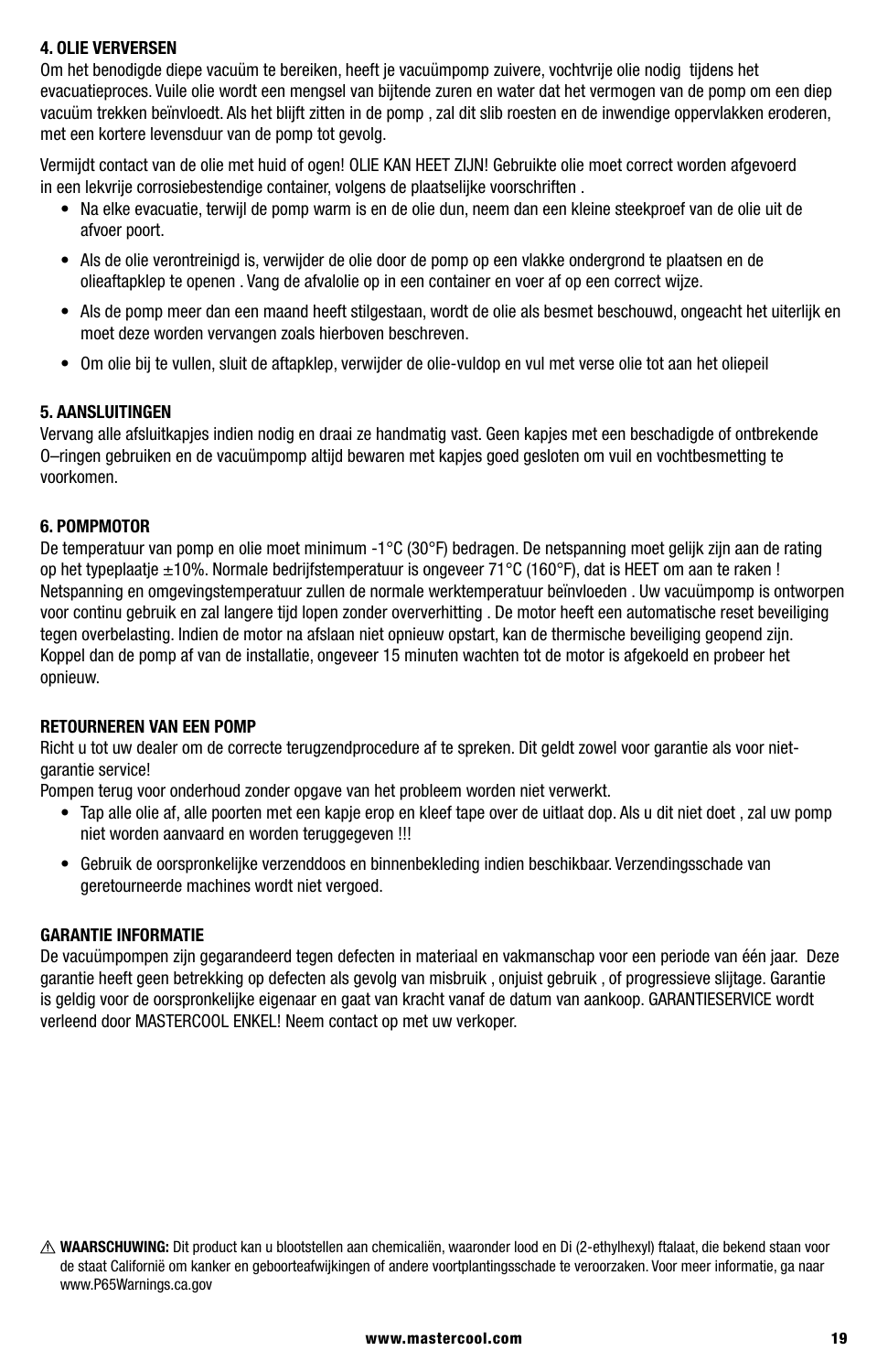A fim de fazer o melhor uso do seu investimento, se familiarizar com os novos recursos e instruções de operação antes de iniciar a bomba. Cuidados na rotina e manutenção da sua bomba de vácuo lhe dará anos de serviço confiável.



#### **CARACTERÍSTICAS**

- A válvula de retenção é construída na linha de sucção para evitar subida de óleo em caso de queda de energia.
- Um dispositivo embutido elimina a névoa de óleo e um separador de óleo o e gás na saída de exaustão de ar cuida da contaminação de óleo na exaustão de ar.
- Especialmente projetado para baixa temperatura e condições de baixa tensão para garantir o arranque normal no inverno; ≥41˚F (≥5˚C) temperatura e ± 10% da tensão nominal.
- A bomba funciona com extremamente alto vácuo máximo e baixo ruído.

#### CADA BOMBA DE VÁCUO FOI TESTADA PELA FÁBRICA QUANTO AO DESEMPENHO DE CFM E MICRON.



#### **NÃO TENTE OPERAR SEM USAR ÓLEO !!!**

**Use óleo especificamente refinado para bombas de vácuo profundo. Uso de óleo não refinado de bombas de alto vácuo e / ou a operação com óleo contaminado irá anular a garantia.**



#### **ATENÇÃO:**

- 1. Não evacuar os gases combustíveis, explosivos ou venenosos.
- 2. Não evacuar os gases que corroem metal ou reagem quimicamente com óleo da bomba.
- 3. A temperatura do gás evacuado não deve exceder 176˚F (80˚C) e a temperatura ambiente deve ser de 41 140˚F (5 60˚C) para realizar a máxima capacidade.
- 4. Não opere sem óleo.

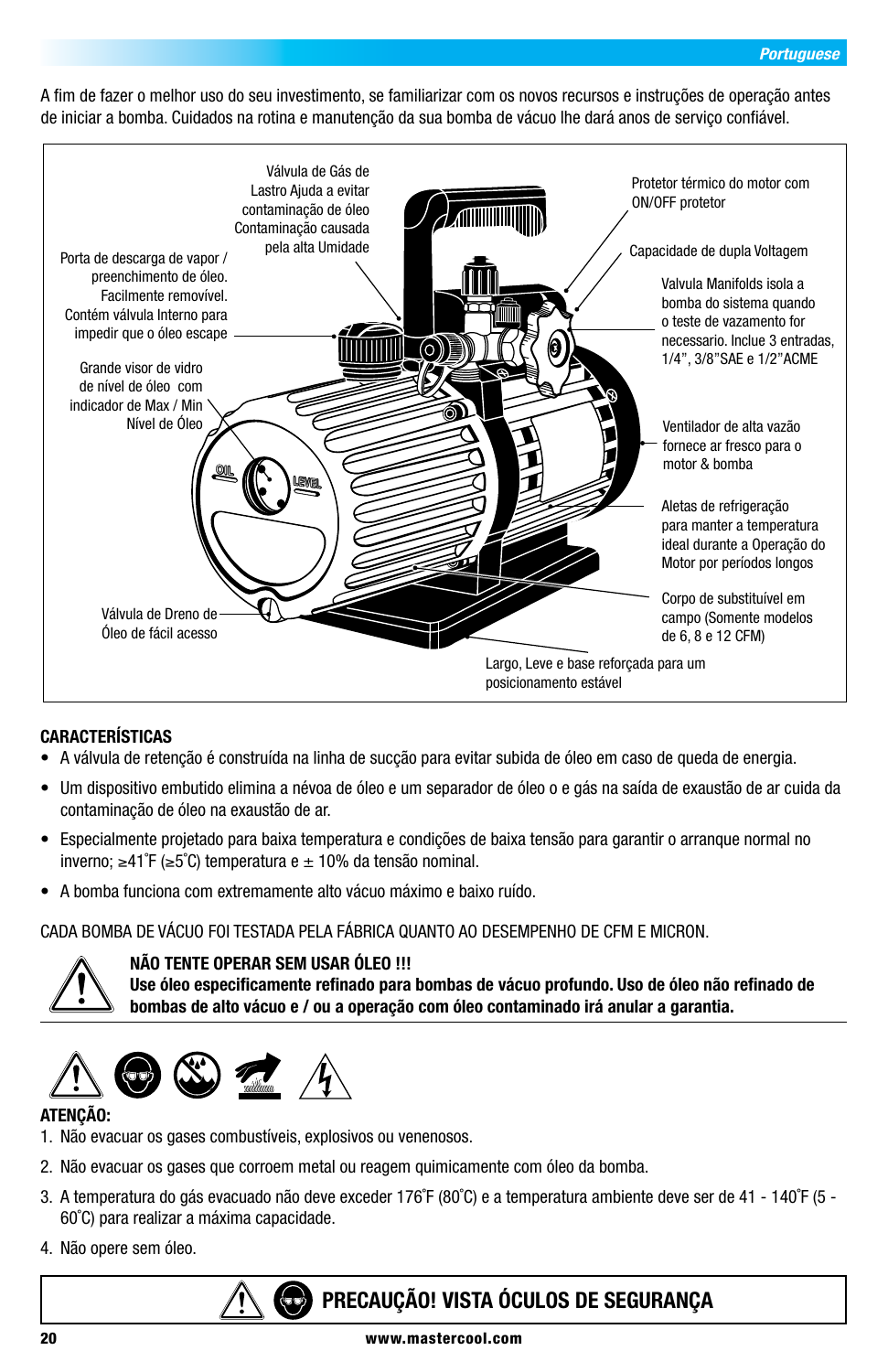- 5. Não toque na superfície quente da máquina durante a operação.
- 6. Não bloqueie saída de ar.

#### **CUIDADO:**

Para reduzir o perigo de choque elétrico, mantenha a bomba dentro de ambiente fechado e não expor a chuva.

#### **PERIGO:**

- 1. Com uma ligação à terra a tensão de operação é classificado ± 10%; Recipiente deve ser bem aterrada, ou choque elétrico mais pode ser causada. Caso o cabo de alimentação ou a ficha exigir a reparação ou a substituição, não ligue fios aterrados a qualquer conector do adaptador. Se sua superfície é verde, com ou sem faixa amarela, o fio de isolamento é fio de aterramento. Se você não consegue entender completamente as instruções de ligação à terra e têm dúvidas sobre se o aterramento correto foi feito, verifique com um eletricista profissional. Não altere a estrutura do conector do adaptador ligado.
- 2. Ao retirar o plugue de alimentação, certifique-se de puxar o plugue em vez do fio.
- 3. Não coloque matéria pesada no fio de alimentação ou deixe fios de energia ser espremido.
- 4. Não usar o plugue ou soquete quebrado.
- 5. Não retire a alimentação com as mãos molhadas.
- 6. Não puxe, insira plugue de alimentação ou ligue o interruptor onde gases inflamáveis podem estar presentes.

#### **1. PREENCHIMENTO ÓLEO**

Esta bomba de vácuo foi testada na fábrica e enviada com apenas vestígios de óleo.

O óleo deve ser adicionado antes de operação! Falha ao adicionar óleo irá danificar cartucho e anulará a garantia!

- Verifique se a válvula de drenagem de óleo localizado abaixo do revestimento da frente está fechada antes de tentar adicionar óleo.
- Retire o grande bujão de abastecimento de óleo do topo da bomba e inserir o frasco de óleo na porta de preenchimento.
- Lentamente adicione óleo até que o nível do óleo suba para o topo da linha de nível de óleo. Não sobrecarregue com óleo!
- Recoloque a tampa de enchimento de óleo.

#### CAPACIDADE DO ÓLEO:

| CFM              | 6 CFM           | 8 CFM           | 12 CFM          |
|------------------|-----------------|-----------------|-----------------|
| 8.5 oz. (250 ml) | 15 oz. (440 ml) | 19 oz. (570 ml) | 18 oz. (536 ml) |

#### **2. CONTROLE DO NÍVEL DE ÓLEO**

- Abra a válvula de lastro de gás (pequeno encaixe de bronze localizada junto ao cabo) uma volta.
- Comece bomba e funcione com porta de entrada fechada por cerca de dois minutos. Observe o nível do óleo com a bomba em funcionamento. O nível de óleo no visor deve ser o mesmo com a linha de nível.
- Se o nível estiver baixo, abra a porta de entrada e de funcionamento da bomba durante 15 segundos, parar a bomba e observe o nível do óleo novo. Adicionar uma pequena quantidade de óleo, conforme necessário.

#### **3. VÁLVULA DE GÁS DE LASTRO**

A válvula de lastro de gás deve ser aberto 1/4 de volta para a primeira parte do procedimento de evacuação. Isso ajudará a eliminar a umidade e prolongar a vida útil da bomba de vácuo. Depois de cerca de dois minutos a fechar a válvula e continuar a evacuação procedimento para alcançar o vácuo máximo. A falha para fechar completamente a válvula durante a evacuação final vai resultar na leitura de alto vácuo.

Durante os primeiros estágios de evacuação, os vapores são altamente concentrados. Infelizmente, alguns vapores condensam num líquido e misturam com o óleo, reduzindo assim a capacidade do óleo para produzir um vácuo profundo. A válvula de gás lastro emite uma quantidade controlada de ar seco na bomba durante a compressão para minimizar este efeito e manter o óleo relativamente limpo durante a primeira parte da evacuação.

Periodicamente remover o gás de Lastro válvula de agulha, limpe ou substitua o O-ring. Superfícies de contato limpas e revestidas levemente com óleo de bomba de vácuo antes de reapertar firmemente.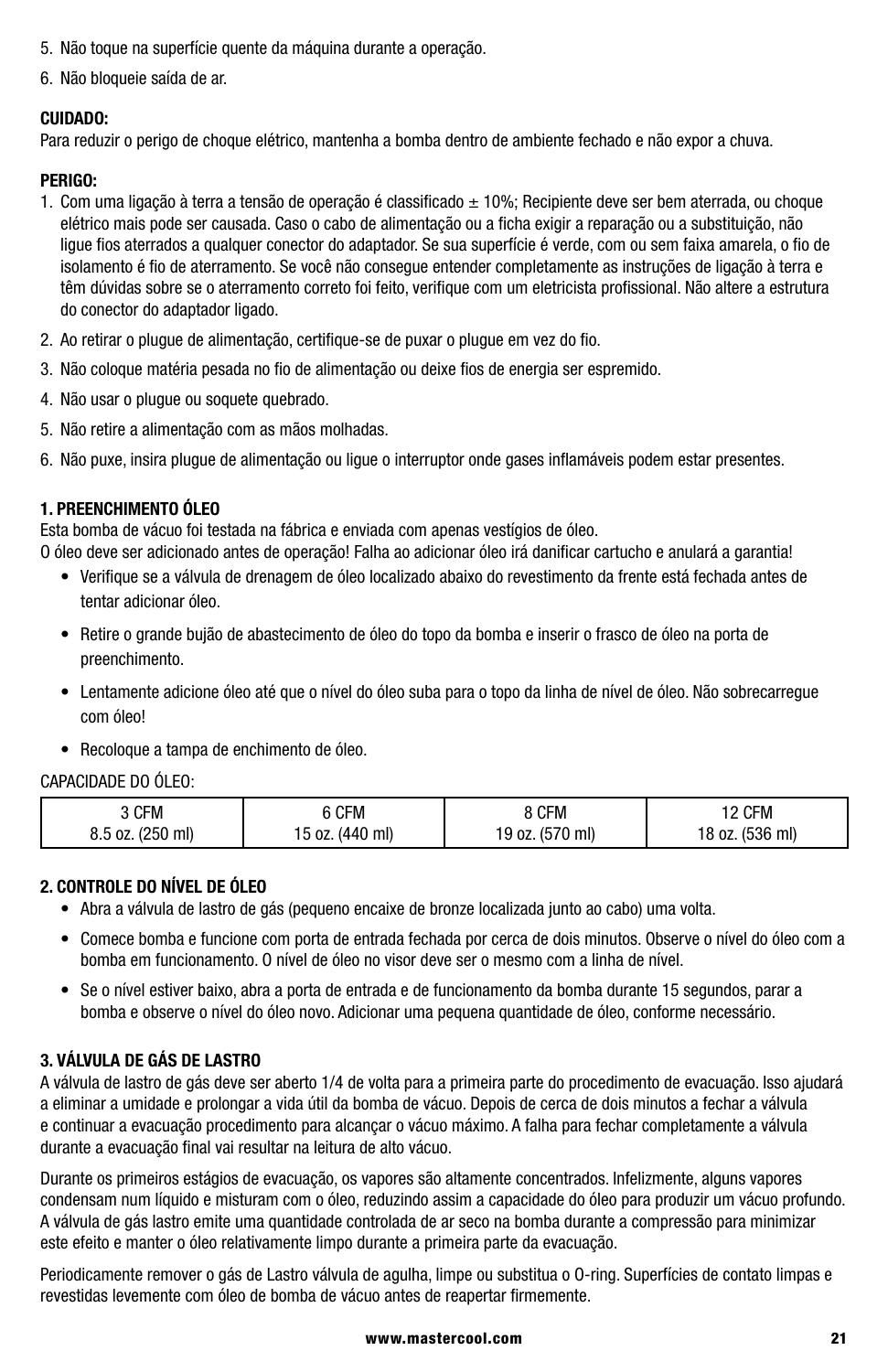#### **4. TROCA DE ÓLEO**

A fim de alcançar o vácuo profundo necessário, a sua bomba de vácuo precisa de óleo limpo, livre de umidade durante a evacuação. Óleo sujo torna-se uma mistura de ácidos corrosivos e água com efeitos na capacidade da bomba para puxar um vácuo profundo. Deixou decantar sujeira na bomba, esta lama enferrujam e corroem superfícies internas encurtando a vida da bomba.

Cuidados devem ser tomados para evitar o contacto do óleo com a pele ou olhos. Óleo pode estar quente! O óleo usado deve ser descartado adequadamente em um recipiente resistente a corrosão à prova de fugas de acordo com os regulamentos locais.

- Depois de cada evacuação, enquanto a bomba esta quente e óleo esta fino, leve uma pequena amostra de óleo a partir da porta de drenagem.
- Se o óleo estiver contaminado, drene o óleo, colocando a bomba sobre uma superfície plana e abrindo a válvula de drenagem de óleo. Pegar o óleo usado em um recipiente e descartá-la corretamente.
- Se a bomba tiver parada por mais de um mês, o óleo é considerado contaminado, independentemente da aparência e deve ser trocado conforme descrito acima.
- Para adicionar óleo, perto de drenagem, retire a tampa de enchimento de óleo e encha até a linha de nível de óleo com óleo fresco.

#### **5. LIGAÇÕES DE CONEXÃO**

Substituir todas as tampas e aperte com os dedos. Não use tampas com anéis de vedação danificados ou ausentes e sempre guarde a bomba de vácuo com entradas cobertas para evitar sujeira, umidade e contaminação.

#### **6. MOTOR BOMBA**

A bomba e o óleo deve estar acima de 30˚F (-1˚C). A tensão de linha deve ser igual à classificação na placa do motor ±10%. Temperatura normal de funcionamento é de aproximadamente 160˚F (71˚C), que é quente ao toque! Tensão da linha e a temperatura ambiente influenciarão a temperatura normal de funcionamento. Sua bomba de vácuo é projetado para trabalho contínuo e será executado por períodos prolongados sem superaquecimento. O motor tem um recurso automático de proteção de sobrecarga. Se o motor não reiniciar a bomba depois de desligar, ele pode ter aberto a proteção térmica. Desligue a bomba do sistema, esperar cerca de 15 minutos para o motor esfriar e, em seguida, tente novamente.

#### **RETORNO A BOMBA**

Por favor, envie um pedido para um número de autorização de retorno para 973-252-2455 (55 11 4407 4017). Isso se aplica a garantia e servico não-garantia!

Bombas voltou para o serviço sem um número de autorização de devolução não serão aceitos. No seu fax, incluir o seu nome, endereço e número de telefone junto com uma explicação detalhada do problema. Nós entraremos em contato com você (ou seja, o seu número de telefone) para discutir o problema e determinar se você tem que devolver a sua bomba. Se você tem que voltar a sua bomba, que vai emitir um número de RMA (NFe). Então, por favor, siga as instruções abaixo.

- Drenar o óleo, tampar todas as portas e fita no lugar sobre a tampa de escape. Se você não fizer isso, a sua bomba não será aceita e ela será devolvida !!!
- Use a caixa de transporte original e insere se disponível. danos de envio são impossível afirmar em máquinas usadas.

#### **INFORMAÇÕES SOBRE GARANTIA LIMITADA**

As bombas de vácuo são garantidas contra defeitos de material e mão de obra por um período de um ano. Esta garantia não cobre falhas devido a abuso, uso indevido, ou o desgaste progressivo e rompimento. Garantia torna-se válida para o proprietário original e é eficaz na data de aquisição. SERVIÇO DE GARANTIA é fornecido através de fábrica somente. Entre em contato com o número de departamento de serviço gratuito para as peças, as preocupações de serviços, ou para obter um número de autorização de retorno para o reparo de garantia.

**AVISO:** Este produto pode expô-lo em produtos químicos, incluindo o ftalato de di-etil (2-etil-hexil), que são conhecidos pelo estado da Califórnia para causar câncer e defeitos congênitos ou outros danos reprodutivos. Para mais informações, visite www.P65Warnings.ca.gov